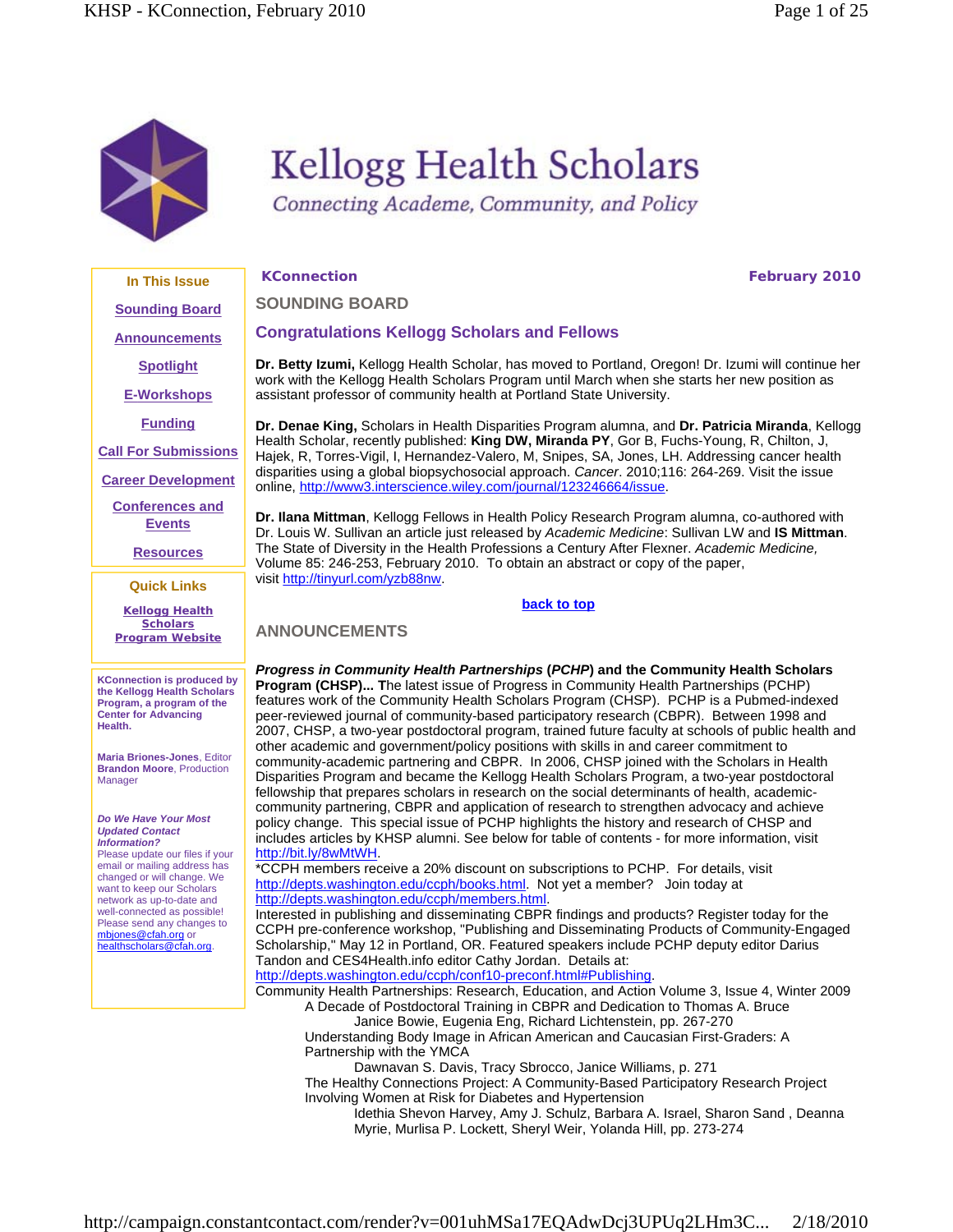In Their Own Voices: Rural African-American Youth Speak Out About Community-Based HIV Prevention Interventions

Dionne Smith Coker-Appiah, Aletha Y. Akers, Bahby Banks, Tashuna Albritton , Karyn Leniek, Mysha Wynn , Selena E. Youmans, Donald Parker, Arlinda Ellison, Stacey Henderson, Doris Stith, Barbara Council, Patricia Oxendine-Pitt, Giselle Corbie-Smith, pp. 275-276

Understanding Body Image in African American and Caucasian First-Graders: A Partnership with the YMCA

Dawnavan Scott Davis, Tracy Sbrocco, Janice Williams, pp. 277-286

The Healthy Connections Project: A Community-Based Participatory Research Project Involving Women at Risk for Diabetes and Hypertension

Idethia Harvey, Amy Schulz, Barbara Israel, Sharon Sand, Deanna Myrie, Murlisa Lockett, Sheryl Weir, Yolanda Hill, pp. 287-300

In Their Own Voices: Rural African American Youth Speak Out About Community-Based HIV Prevention Interventions

Dionne Smith Coker-Appiah, Aletha Y. Akers, Bahby Banks, Tashuna Albritton, Karyn Leniek, Mysha Wynn, Selena E. Youmans, Donald Parker, Arlinda Ellison, Stacey Henderson, Doris Stith, Barbara Council, Patricia Oxendine-Pitt, Giselle Corbie-Smith, pp. 301-312

Podcast Interview Transcript

Dionne Coker-Appiah, Wendy Bennett, pp. 313-316

A Community-Specific Approach to Cancer Research in Indian Country Tracy A. Schroepfer, Jacqueline Matloub, Paul Creswell, Rick Strickland, Diane M. Anderson, pp. 317-325

Piloting Interventions Within a Community-Based Participatory Research Framework: Lessons Learned From the Healthy Environments Partnership

Larkin L. Strong, Barbara A Israel, Amy J. Schulz, Angela Reyes, Zachary Rowe, Sheryl S. Weir, Cecil Poe, pp. 327-334

- The Origins and Overview of the W. K. Kellogg Community Health Scholars Program Derek M. Griffith, Toby Citrin, Norge W. Jerome, Irene Bayer, Elvira Mebane, pp. 335-348
- A Picture's Worth a Thousand Words: Engaging Youth in CBPR Using the Creative Arts Michael A. Yonas, Jessica G. Burke, Kimberly Rak, Antoine Bennett, Vera Kelly, Andrea C. Gielen, pp. 349-358
- Food for Life / Comida para la Vida: Creating a Food Festival to Raise Diabetes Awareness Kristie Lancaster, Willie Walker, Thomas Vance Jr., Phyllis Kaskel, Guedy Arniella, Carol Horowitz, pp. 359-363

**Save the Date! 10th Year Anniversary Celebration of Equidad listserve,** cosponsored by PAHO and the Kellogg Fellows in Health Policy Research,will be held on **February 24**, in Washington, DC**.** Details to follow.

**Save the Date! The 2010 Kellogg Health Scholars Program Annual Meeting** will be held **June 9 through June 11** in Washington, DC. Details to follow.

*Do We Have Your Most Updated Contact Information? Please update our files if your email or mailing address has changed or will change. We want to keep our Scholars network as up-to-date and well-connected as possible! Please send any changes to bmoore@cfah.org or mbjones@cfah.org.* 

#### **back to top**

**SPOTLIGHT ON KELLOGG SCHOLARS NETWORK**

Meet Kellogg Fellows in Health Policy Research Program alumnus **Carl V. Hill, Ph.D...**

Dr. Carl V. Hill is a Health Scientist Administrator with the *Eunice Kennedy Shriver* National Institute of Child Health and Human Development's (NICHD) Division of Special Populations. After graduating from Morehouse College, Carl was a part of the inaugural class of the Master of Public Health (M.P.H.) Program at Morehouse School of Medicine. After the M.P.H., he joined the first class of the Centers for Disease Control and Prevention's (CDC) Public Health Prevention Service (PHPS). While a Prevention Specialist, Dr. Hill compiled and analyzed data from the CDC's 1997 national Youth Risk Behavior Survey (YRBS), helped to establish the Center for Bioethics in Research and Healthcare at Tuskegee University in Alabama, and coordinated a local version of the YRBS in Harris County, Texas. He completed the PHPS program, worked for a year with CDC's National Center for HIV, STD and TB Prevention, and subsequently matriculated to the University of Michigan's (UM) School of Public Health fro doctoral study. At UM, Dr. Hill served as a research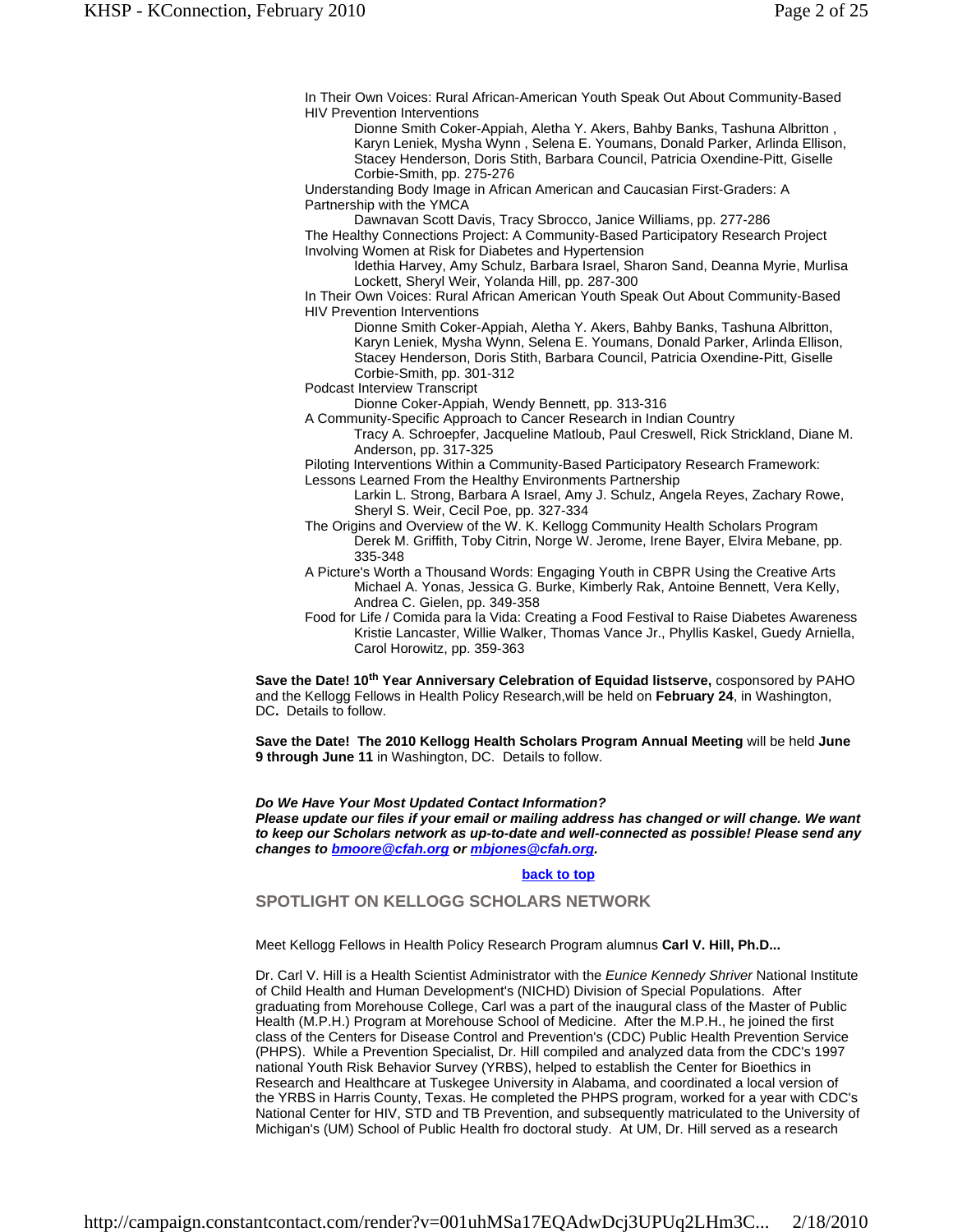fellow with the Center for Research on Ethnicity, Culture and Health (CRECH) and the University of Michigan's Institute of Social Research Program for Research on Black Americans. His dissertation research focused on the influence of ethnicity, stress, and coping on Black Men's health. During this time, Dr. Hill also served as a founding member of the Black Young Professionals' Public Health Network. After completing the requirements for the Ph.D., He went on to work as a health research scientist with NIH's National Center on Minority Health and Health Disparities (NCMHD).

In his current role with NICHD, Dr. Hill provides oversight for extramural funding programs that 1) enhance infrastructure among domestic and international institutions for the conduct of health disparities research and 2) encourage effective community engagement activities for the eventual conduct of CBPR. He also serves as the chairperson for the NIH Special Populations Research Forum, which provides an opportunity for staff from various NIH Institutes and Centers to share best practices and challenges in serving the needs of special populations through training activities and health disparities research. Dr. Hill has been recognized for his service by receiving the DHHS Secretary's Award for Distinguished Service for his efforts while with CDC, an NIH Director's Award for work with NCMHD and merit awards from both CDC and NICHD.

Dr. Hill credits the W.K. Kellogg Fellows in Health Policy Research Program with providing access to a powerful network of colleagues that are committed to serving populations that deserve our immediate public health research, practice and policy development. While engaging the Kellogg network, he has received inspiration from colleagues and mentors about career trajectories and has been influenced by spirited debate around identifying important populations for public health study.

Dr. Hill is currently passionate about understanding, addressing and improving the health and development of U.S. Black men, a priority health disparities population.

#### **back to top**

#### **Archived KHSP E-Workshops**

The archived KHSP e-workshops are taped from the live e-workshops of the Kellogg Health Scholars. These live electronic workshops are intended to bring Kellogg Health Scholars together between face-to-face networking meetings to explore topics of mutual interest. Its purpose is to form closer networks between the Kellogg Health Scholars and to provide to them and the Kellogg Community of Scholars support and resources for career development.

Access to archived e-workshops is STRICTLY LIMITED to Kellogg Health Scholars, Kellogg Fellows in Health Policy Research (current and alumni), Scholars in Health Disparities and Community Health Scholars program alumni and H. Jack Geiger Congressional Health Policy Fellows program alumni. The contents of these e-workshops are confidential. These archived presentations should not be accessed, copied or forwarded by/to any individuals other than group of scholars, fellows and scholar/fellow alumni that have been identified.

To listen to the archived presentations and download materials, visit the Archived Workshops page in the members-only section of the KHSP website at http://www.kellogghealthscholars.org/members/login.cfm. For login and passcode information, please contact Brandon Moore at **bmoore@cfah.org** or call (202) 387-2829.

# **back to top**

#### **FUNDING**

**National Institutes of Health Science of Behavior Change: Finding Mechanisms of Change in the Laboratory and the Field (R01)**

**(RFA-RM-10-002)**

**Letters of Intent Deadline Date: March 29, 2010** 

**NOTE: On-time submission requires that applications be successfully submitted to Grants.gov no later than 5:00 p.m. local time (of the applicant institution/organization). Application Deadline Date: April 26, 2010**

Purpose: This FOA solicits Research Project Grant (R01) applications that will improve understanding of the basic mechanisms of behavior change by bridging work in the laboratory and the field. This understanding will advance several goals, including: the identification of the optimal targets and timepoints in the lifecourse for intervention; the identification of common mechanisms of change related to either multiple or bundled health behaviors; the ability to tailor interventions to particular at-risk individuals or groups; the application of novel technologies for behavioral assessment and change; and the identification of individuals or groups most likely to benefit from specific interventions. This initiative seeks to establish the groundwork for a unified science of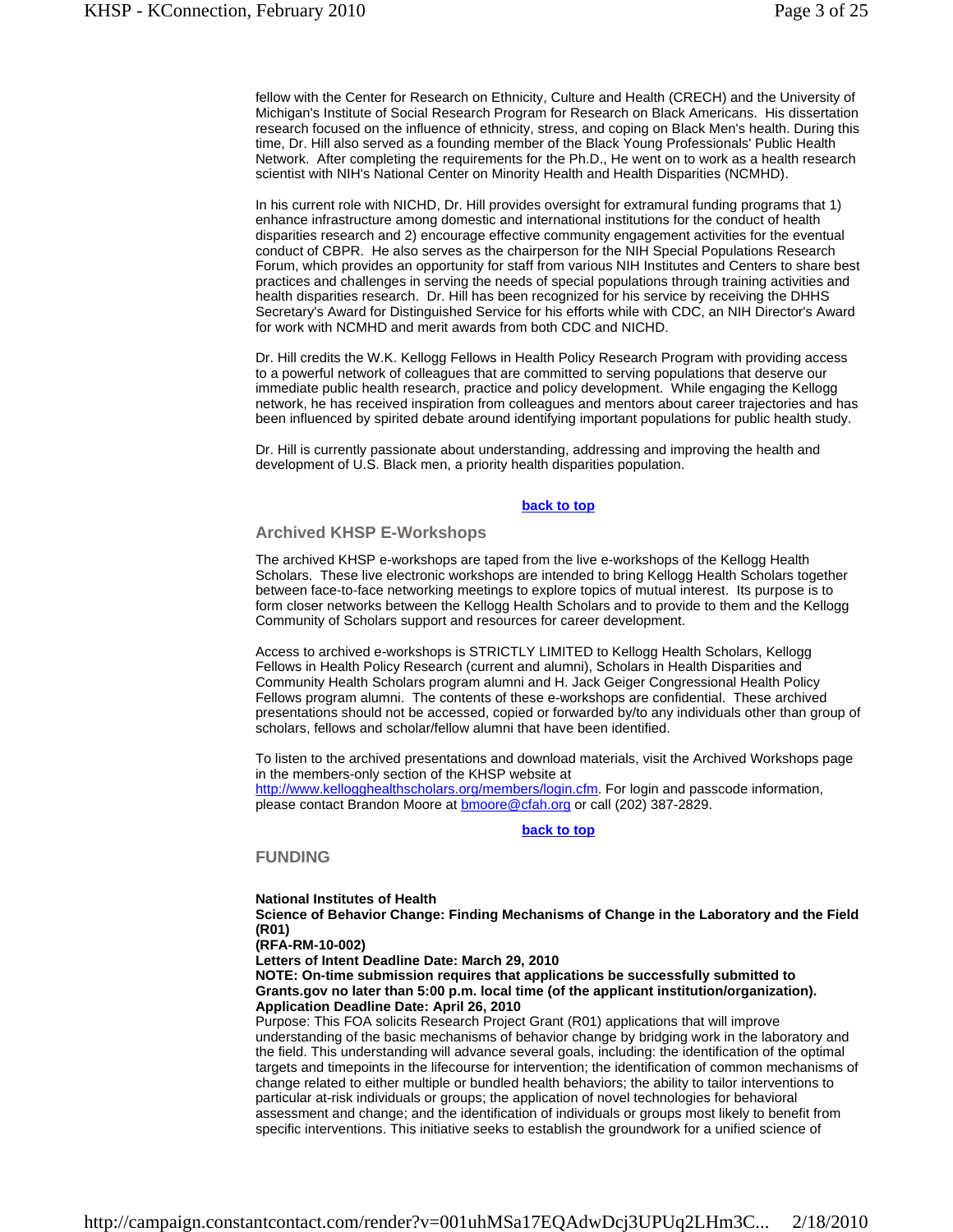behavior change, capitalizing on emerging basic science to accelerate investigation of common mechanisms that play a role in initiating or maintaining behavior change and are applicable across a broad range of health-related behaviors. Approaches from behavioral economics; the social, behavioral, cognitive and affective neurosciences; neuroeconomics; behavior genetics and genomics; and systems science are specifically encouraged. By focusing basic research on the mechanisms of behavior change, and by integrating work across laboratory and field contexts, this initiative should transform the efficacy, effectiveness, and cost efficiency of behavior change interventions.

Examples provided in the FOA include:

\* Research on the mechanisms whereby health behaviors spread through social networks and within cultural groups.

\* Research on social and contextual mechanisms related to health disparities in health behavior acquisition, prevention, change, and maintenance.

\* Research on mechanisms underlying preferences for activities that have immediate benefits and costs rather than future health benefits, including research on how such preferences for intertemporal trade-offs are formed, and the impact of exogenous and endogenous contextual factors \* Research on the processes by which decisions are or are not translated to actions.

A few things to note: This RFA is a trans-NIH RFA and falls under NIH roadmap

http://nihroadmap.nih.gov/. Therefore, all NIH Institutes and Centers (ICs) are participating. The FOA will be administered by the National Institute on Aging (NIA) on behalf of all ICs. This is an RFA (Request for Applications), therefore, there is money set aside for this initiative from the Common Fund, http://commonfund.nih.gov/ Note that while \$4M is set aside, ICs \*can\* contribute additional funds from their own budgets to fund worthy projects. There will be a special review -- a Special Emphasis Panel or SEP will be convened to review applications received under this RFA). Non-domestic (non-U.S.) Entities (Foreign Organizations) are eligible to apply, but note special requirements in the announcement. Announcement details at http://grants.nih.gov/grants/guide/rfafiles/RFA-RM-10-002.html

#### **National Poverty Center**

#### **Request for Applications: Analyzing Poverty and Socioeconomic Trends Using the American Community Survey (ACS) Workshop**

#### **Deadline: February 26, 2010 at 5 PM Eastern Time**

The NPC invites applications for participants in a four-day workshop to train in the use of micro-data from the Census Bureau's annual American Community Survey (ACS) to understand social and economic issues affecting low-income populations and carry out their own analyses. Learn more... <http://npc.umich.edu/news/events/summer10/index.php>

#### **Robert Wood Johnson Foundation Active Living Research Deadline: April 14, 2010, 1:00 p.m. PT**

Active Living Research has released a call for proposals (CFP) focused on supporting research to inform policy and environmental strategies for increasing physical activity among children and adolescents, decreasing their sedentary behaviors and preventing obesity. This CFP consists of grant opportunities for specified research topics and dissertation awards. It also includes funding opportunities for New Connections grants made available through the Active Living Research program. New Connections grants through Active Living Research are for new investigators who have been historically disadvantaged or underrepresented in research activities. All proposals must be submitted through the RWJF Grantmaking Online system. The full proposal submission deadline is April 14, 2010, 1:00 p.m. PT.

To view the CFP and to link to the RWJF Grantmaking Online system, go to http://bit.ly/9jFlBW. Here you can also register for an optional conference call to ask questions about this CFP. Active Living Research will host two applicant teleconferences for potential applicants: February 22, 2010 (12 noon PT) and March 23, 2010 (12 noon PT). Active Living Research will also host one applicant teleconference for potential New Connections applicants on March 1, 2010 (12 noon PT). Free registration is required. If you have any questions, please feel free to contact Debbie Lou, Ph.D., Program Analyst, Active Living Research -- A National Program of the Robert Wood Johnson Foundation, at Ph: (619) 260-6336 or dlou@projects.sdsu.edu.

#### **Call for Proposals - The Praxis Project Communities Creating Healthy Environments (CCHE) Deadline: February 25, 2010 http://salsa.democracyinaction.org/dia/track.jsp?v=2&c=IF2xc2l8Z%2B%**

### **2F3NpnSUwiOSQSKY53VgVAG**

Communities Creating Healthy Environments is a grant initiative funded by the Robert Wood Johnson Foundation to support community organizing and policy advocacy to increase access to healthy food and safe places to play in communities of color. CCHE will provide funding and technical assistance for up to ten local community organizing groups and indigenous nations with grants of up to \$250,000 over three years. Youth led organizing groups in communities of color are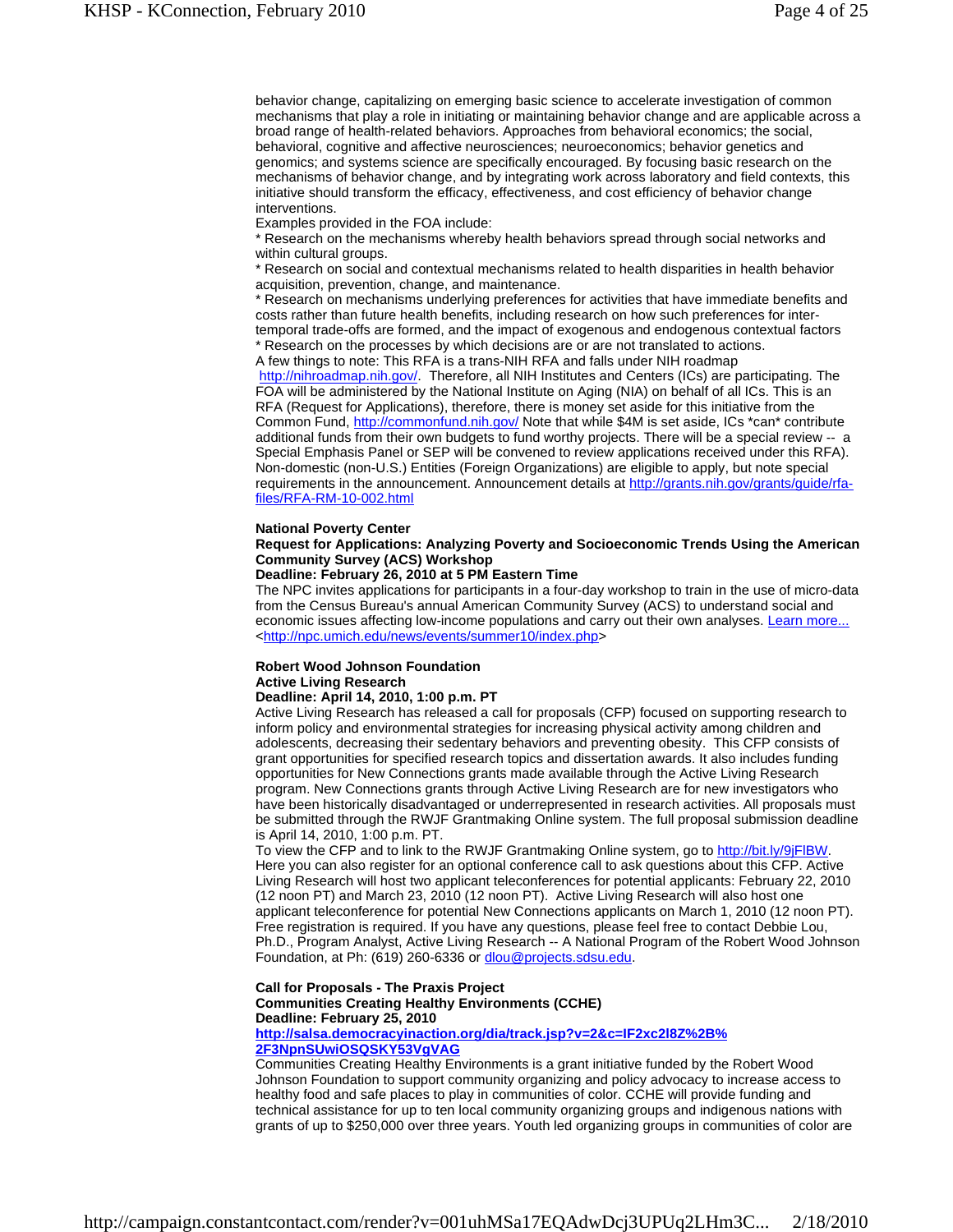strongly encouraged to apply. As the program embarks on its second year, we are looking to continue to expand the investments to create healthy vibrant communities. This past year ten dynamic groups across the country were awarded with the grants. The groups are developing cutting edge, culturally competent and comprehensive approaches to ensure just and equitable access to healthy food and safe places for recreation. What kind of organizations should consider applying for CCHE funds?

- Local organizations working in communities of color whose leadership and makeup reflects the populations they serve.

- Groups with a successful track record of at least two years in community organizing and policy advocacy work to address health-related problems in communities of color.

- Tribal governmental agencies engaged in health policy.

Examples of health-related policy advocacy for local communities include: land use regulation such as zoning limitations that prevent the increased availability and access to healthy food choices; before-and-after school programs that improve access to recreation and increase physical activity levels; increasing access to translation in health care and social services;

laws to extend Medicaid eligibility are solid examples on policy advocacy for local communities. For more information on the Call for Proposals or to become a part of CCHE please visit us at www.ccheonline.org or http://salsa.democracyinaction.org/dia/track.jsp?

v=2&c=9dLw66vejzABdoPK3xrvtgSKY53VgVAG where you can download the Call for Proposals, sign up for information sessions and learn about the current CCHE communities! Communities Creating Healthy Environments is a National Program Office of the Robert Wood Johnson Foundation under the leadership of The Praxis Project. The Praxis Project is a national, nonprofit organization that builds partnerships with local groups to influence policymaking that addresses the underlying, systemic causes of community problems. For more information on Praxis and our other initiatives, please visit us on the web at www.thepraxisproject.org

<http://salsa.democracyinaction.org/dia/track.jsp?

v=2&c=ZExnSGzOjId71sWhRlqo9wSKY53VgVAG>. For more information on other funding initiatives of the Robert Wood Johnson

Foundation and its goal of reversing the childhood obesity epidemic by 2015, please visit them on the web at www.rwjf.org. <http://salsa.democracyinaction.org/dia/track.jsp? v=2&c=Y9ra7UdOQdtYuyw9i4fthASKY53VgVAG>

#### **The University of Texas Medical Branch at Galveston**

#### **Director, WHO/PAHO Collaborating Center for Training in International Health**

The University of Texas Medical Branch at Galveston (UTMB) is recruiting a leader with international experience to serve as Director for its WHO/PAHO Collaborating Center for Training in International Health (CTIH). The Center is part of an expanding network on the UTMB campus and throughout the UT System focused on advancing global health training, research, and professional service. Faculty rank and tenure status for the position will be commensurate with experience. Applicants must have a doctoral degree. M.D. or D.O. applicants must be board certified or board eligible in a primary care discipline and eligible for a Texas medical license. Applicants must also have experience in international health and in educating medical students or residents. Established in 1987, the Center promotes and provides education and training in the fields of global health to medical, nursing, and other health professions students and practitioners. Through its activities the Center develops and nurtures cooperative relationships with academic institutions in Latin America and the Caribbean to support development of the human resources needed for improving health in the Americas. The CTIH is the only WHO center worldwide specifically designated for training in international health. It is one of three WHO/PAHO collaborating centers at UTMB, the others being the Center for Tropical Diseases and the Center for Aging and Health. The Director will be responsible for international health training across the UTMB medical, nursing, health professions, and graduate schools, including oversight of: curriculum development; field experiences for clinical and research electives; mentoring for students, residents, and fellows; collaborations between UTMB and partner institutions, especially in the Americas; and campus participation in the UT System strategic development plan for global health. The CTIH Director also co-directs the Global Health Track in the School of Medicine. Job responsibilities will include 50% time for Center activities and 50% time for other activities in the School of Medicine, which may include patient or clinical care, research, and/or teaching. Preferred qualifications include: an MPH degree; at least three years of international experience; experience teaching and mentoring medical and other health professions students; project management and administrative experience, including experience with international collaborations; and Spanish language skills. The position is open and will remain open until filled. Applications received by Feb. 19, 2010, will receive full consideration. Interested applicants should submit a letter of interest with focused descriptions of their international experience and career goals in global health, along with their curriculum vitae and contact information for three professional references. Send the requested information to Laura Rudkin, Ph.D., Search Committee Chair at *Irudkin@utmb.edu*. Please also apply online at http://www.utmb.edu/hcm/. Job Opening ID# 20280. Applicants should upload their CV when applying online and do not need to complete the Education and Work Experience sections of the online application.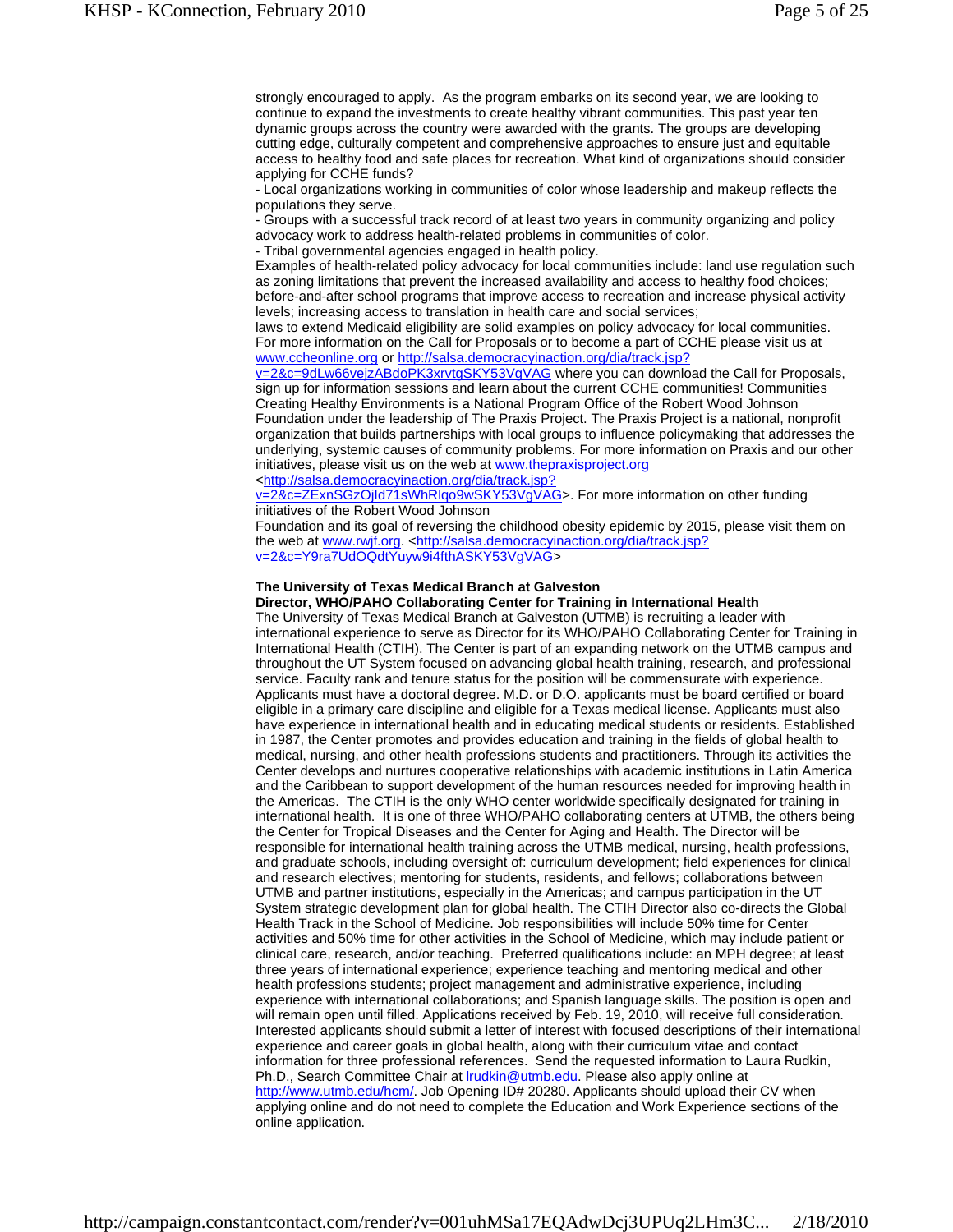#### **back to top**

# **CAREER DEVELOPMENT**

#### **Asian & Pacific Islander American Health Forum (APIAHF) Research & Data Manager (30 hours/week, 0.8 FTE) Deadline: February 21, 2010 http://www.apiahf.org/jobs**

APIAHF's Research Program is seeking to increase the capacity to conduct more data and research throughout the U.S. and U.S. affiliated jurisdictions, particularly for Asian American, Native Hawaiian and

Pacific Islander (AA and NHPI) populations. APIAHF advocates for greater recognition, inclusion and engagement of AAs and NHPIs on policies, programs, and research that are critical to the health and well-being of these diverse and vibrant communities. The Research and Data Manager, under the direction of the Senior Research Associate, will be principally responsible for managing data collection, data management, and analysis across projects that focus on AA&NHPI populations. Duties of this position include, but are not limited to, development and implementation of research/evaluation, management and analysis of data from APIAHF projects including management/monitoring of data, data

collection and entry, database cleaning, and reporting. Graduate degree in health related field or equivalent experience in health, behavioral science or related fields required; Doctoral Degree in biostatistics, epidemiology or related fields preferred.

# **Bipartisan Policy Center, Washington, DC**

#### **Director of Health Policy**

#### **http://www.bipartisanpolicy.org/about/jobs/director-health-policy**

The Bipartisan Policy Center (BPC) is a non-profit organization that was established in 2007 by former Senate Majority Leaders Howard Baker, Tom Daschle, Bob Dole and George Mitchell to develop and promote solutions that can attract public support and political momentum in order to achieve real progress. The BPC is currently seeking a Director of Health Policy, who will oversee the Leaders' Project on the State of American Health Care. Building on the Project's successful work on health care reform, the Director will conceptualize and implement the next phase of the Project by defining a policy agenda that addresses key issues in the nation's health care system. General Duties and Responsibilities: The successful candidate will have significant managerial and organizational skills, possess a strong understanding of health care policy, and have both a research and legislative background. Additionally, the position requires strong knowledge of, and extensive personal interaction with, national political organizations, foundations, interest groups, media, and the academic and think tank community. The Director will manage all aspects of the Leaders' Project on the State of American Health Care, including, but not limited to:

Defining a dynamic policy agenda that addresses key issues in the nation's health care

system, such as health reform implementation oversight, mental health, and long-term care Overseeing both in-house and contracted research initiatives to advance the Project's policy agenda

Conducting outreach with policymakers

 Conceptualizing and organizing successful public policy events in conjunction with the BPC's administrative staff and outside vendors to highlight the Project's work

 Working with the Vice President for Development to secure additional resources for the Project

Developing and managing the Project's annual budget and strategic workplan

 Collaborating with Vice President of Communications to develop content for the BPC's website, blog, eNewsletter and social networking sites that demonstrates Project activities, goals, and successes

# Qualifications:

Five to ten years relevant work experience

 Advanced degree in public policy or public administration; concentration in health care policy or health care economics preferred

 Willingness and ability to take initiative, including identifying and developing relevant policy ideas

 Excellent research and writing skills; previous experience writing and producing issue briefs, reports and other substantive documents required

 Demonstrated success working with task-forces or other consensus-based groups and experience moving ideas from conceptual stages to completion

 Ability to manage multiple tasks; plan, organize, and communicate effectively; work with little direct supervision; excellent oral and written communication skills; ability to travel and work in a team environment

The BPC offers a highly competitive salary and provides generous benefits. Individuals interested in this position should send resume, cover letter and two writing samples to jobs@bipartisanpolicy.org.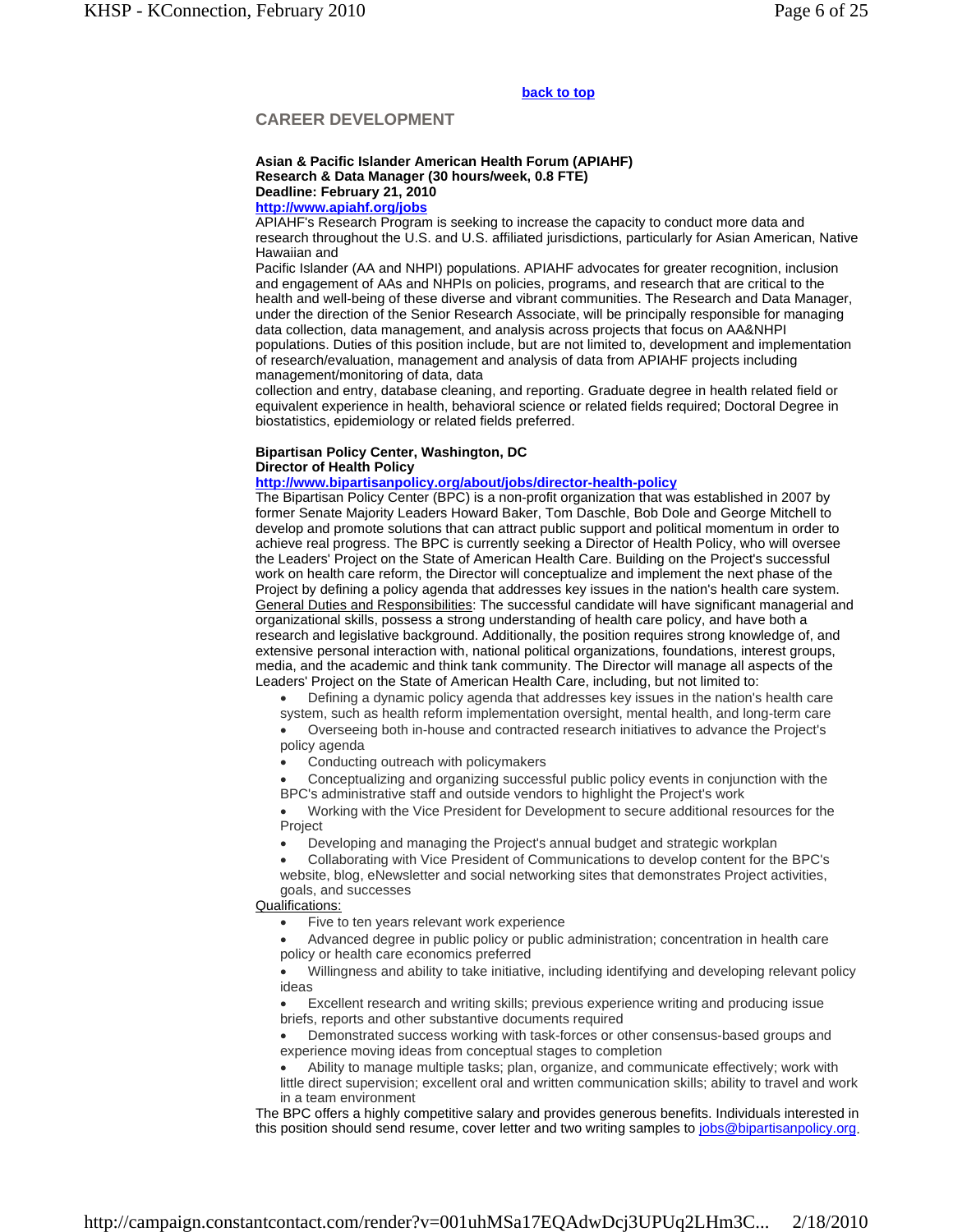# **California Newsreel**

# **Director of Outreach: "American Birthright"**

The Project: California Newsreel is seeking a Director of Outreach for its American Birthright project, a path-breaking documentary film and on-line multi-media learning and resource center focused on the social determinants of early childhood development. Recent brain development research reveals the critical role of the early childhood environment in shaping cognitive, psychological and physical health outcomes through the life course. A safe, secure and stimulating "social ecology" provides the cornerstone for individual well-being and a more prosperous and equitable society. The American Birthright initiative will produce and disseminate a range of media tools which make this eco-social, equity and population-based conceptual framework, cutting-edge neurological research, innovative best practices, and consequent public policy recommendations readily accessible to policymakers, providers, educators, community leaders, advocates and the general public. American Birthright is being designed in close collaboration with leading scholars and national organizations focused on early childhood development and health equity. California Newsreel has received funding from the U.S. Centers for Disease Control to conduct an environmental scan and needs assessment of the field. This needs assessment will shape an array of media resources that can increase the effectiveness of advocates of local, state and national policy agendas that can make a nurturing childhood ecology the birthright of every American child. Responsibilities: This is a challenging job. The Outreach Director's responsibilities will potentially extend over all phases and aspects of this multi-year project.  $*$  The initial task will be to implement and summarize the environmental scan and needs assessment of the child development field

now underway using survey instruments and one-on-one interviews. This needs assessment will enable us to prioritize an ensemble of multi-media learning modules for use in existing educational, service, organizing and advocacy programs and initiatives. \* As an integral part of this process, the Director of Outreach will recruit potential outreach partners into a vital, web-based American Birthright public engagement network which will inform the production and eventually use, promote and disseminate the project's resources. \* During the production phase, the Director of Outreach will vet moving image and print content for its utility to outreach partners. This process will include convening work-in-progress screenings at professional conferences and "product testing" with carefully selected focus groups.

\* Concurrently, the Director of Outreach will continue to build the outreach network through conference presentations, social media, an e-newsletter and by beginning to create and edit content for the

preliminary American Birthright web site and Learning Center. \* Once a critical mass of content is cleared for inclusion in the Learning Center, the Director of Outreach will coordinate the work of Newsreel's public engagement team, the project's outreach partners and other major stakeholder organizations to integrate American Birthright content as transparently as possible into their programmatic activities. \* This work will include arranging screenings and exhibits at the major conferences of the child development field, presenting and conducting professional development seminars at some of these events, convening webinars, writing promotional copy, and driving traffic to the Learning Center site while dispersing content to other appropriate sites. \* The Outreach Director will report directly to the American Birthright Project Executive Producer, a Co-Director of California Newsreel. Requirements: A successful candidate for the position of Director of Outreach will meet most of the following criteria: \* Three years, full-time working experience in one or more of the following fields: children's or social justice advocacy or organizing;

science or social science research; children's or public health; higher education; or communications campaigns and media project management. \* Demonstrable knowledge of the latest developments in health equity, early child development research and policy advocacy, and familiarity with the organizations working in the field. \* Demonstrated project management ability coordinating complex systems with multiple partners and organizations. Able to identify, prioritize and coordinate tasks as part of a larger, fluid workflow. \* Demonstrated ability to research, design and implement an educational outreach and engagement campaign with emphasis on the use of multi-media, the web and social media with multiple partners. \* Ability to communicate easily and effectively with worldclass scholars, health and social service professionals, foundation program officers and children's, and racial justice and community-based leaders and advocates. \* Ability to convene and lead workshops and address professional

audiences. \* Advanced skill in expository writing including reports, educational materials, proposals and promotional copy. Listening, abstracting and summarizing information are key (writing samples required with application; an assignment will be given to selected candidates). \* Comfortable working in a small, informal office environment where a premium is placed on individual initiative, self-direction and

accountability. \* Facility with Microsoft Office suite in a Windows environment. Some facility with Salesforce, Survey Monkey, data management software, Adobe Creative suite (particularly for web implementation) a plus. \* Commitment to racial and economic justice. Compensation: The Director of Outreach will initially be engaged for a six-month period covering the research and development phases of the project. A decision will then be made whether he or she is a match for managing the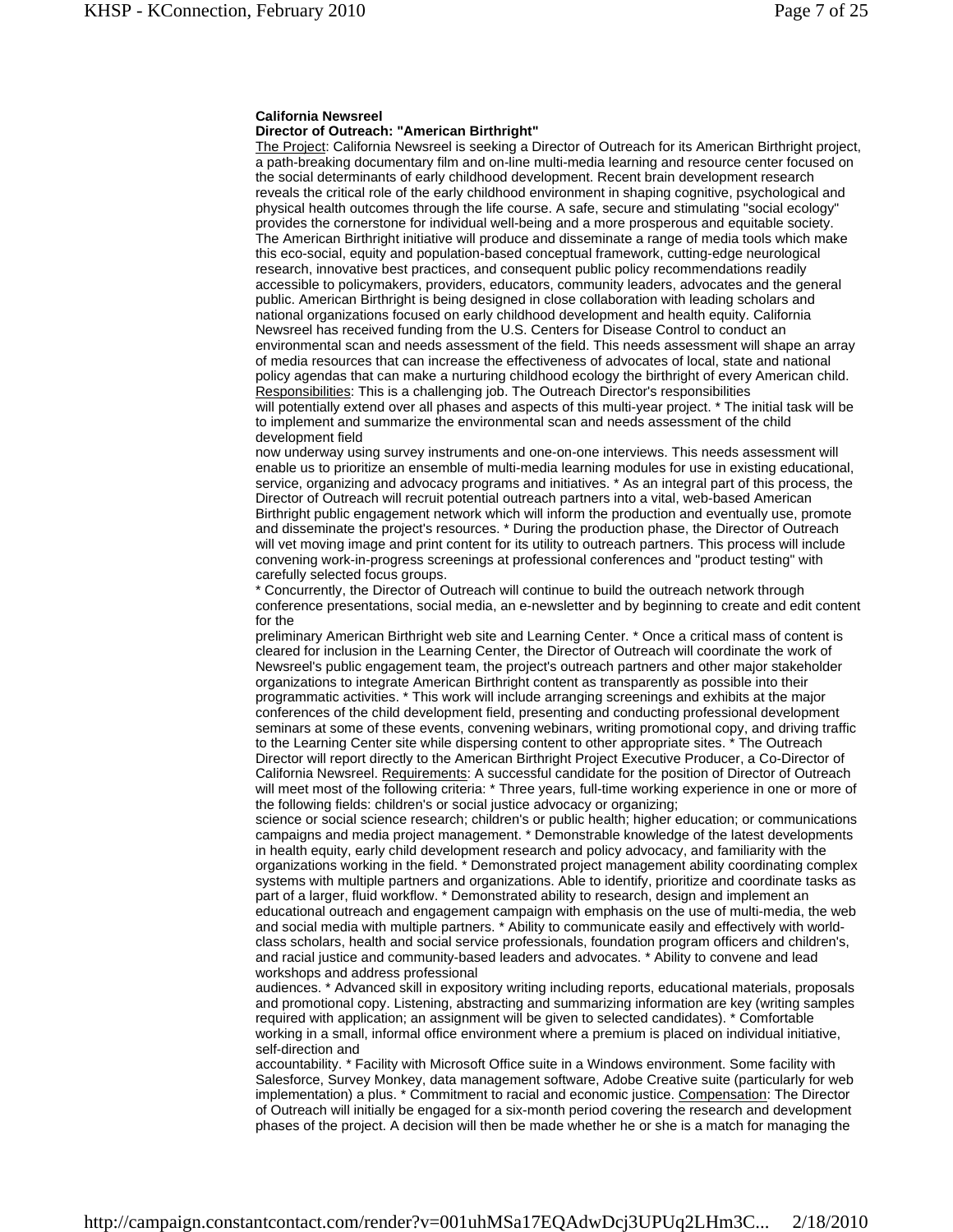continuing outreach phases as well, also contingent upon further funding. Compensation will be based on experience and competitive with that of management positions at comparable smaller non-profits.

California Newsreel offers flexible working hours. Salaried employees are expected, however to maintain a consistent weekly schedule for forty hours of on-site work. Generous benefit package includes medical

coverage and employer-funded pension plans. California Newsreel American Birthright is a project of California Newsreel, the nation's oldest non-profit documentary production and distribution center.

Founded in 1968 as part of the Anti-War and Civil Rights Movements, Newsreel has released hundreds of documentaries on a variety of social justice themes. In 2008, Newsreel produced and released a four-hour, public television series, DVD and companion website, Unnatural Causes: Is Inequality Making Us Sick? which was supported by major foundations, received several prestigious awards and continues to be used widely around the nation. American Birthright flows from the insights and expertise gained from Unnatural Causes. For more information on Newsreel's current work, please visit

www.newsreel.org and www.unnaturalcauses.org. To Apply: Applicants should submit a cover letter stating interest, general qualifications and availability; a current resume; two substantive writing samples, and the addresses of any websites or on-line content they have produced to: contact@newsreel.org. Write: "AB Job" in the Subject line. Please, no telephone inquiries. California Newsreel is an enthusiastic equal opportunity, affirmative action employer. The position will begin as soon as a suitable applicant has been found.

#### **City College/Sophie Davis School of Biomedical Education Associate Medical Professor**

The Sophie Davis School of Biomedical Education offers a seven year integrated curriculum leading to the Bachelor of Science and Doctor of Medicine degrees. Founded in 1973 and located at the City College of New York campus, the School's mission is to expand access to medical careers for underrepresented minorities and economically disadvantaged inner city youth and to encourage and prepare students to provide primary care in medically underserved communities of New York. The Department is responsible for delivering curriculum in epidemiology, community assessment, health policy, patient-doctor interactions in primary care, and evidence-based medicine. Responsibilities: This faculty member will provide instruction to Departmental course offerings as appropriate to content area; collaborate with Department faculty in developing extramurally funded research in areas consistent with the mission of the Department, including primary care health services research, health disparities and population health. Qualifications: Candidates must have a doctoral degree in public health, health psychology, or related social science field with post-doctoral training. The successful candidate will have a record of scholarship relevant to Department priorities, funded research, and experience in and a demonstrated commitment to teaching. Strong methodologic skills in quantitative or qualitative research are required and background in psychometrics is of particular interest. Candidate should evidence an orientation to teambuilding and a commitment to the School's mission.

Salary and Benefits: Salary is commensurate with qualifications and experience. Competitive benefit package. To Apply: Send a Curriculum Vitae, a supporting letter identifying research and teaching experience, and a list of three references to:

Nancy Sohler, PhD, MPH Chair, Search Committee c/o Karen Adamo Henry Department of Community Health and Social Medicine The Sophie Davis School of Biomedical Education 160 Convent Avenue, Harris Room 404B New York, NY 10031

#### **City University of New York, Brooklyn College**

**Assistant, Associate or Full Professor Tenure Track Position**  Position:

http://www.brooklyn.cuny.edu/bc/offices/personnel/jobs/titles/desc/faculty/faculty% 2010/childrensstudies1945.htm

Children's Studies Program: http://www.brooklyn.cuny.edu/pub/departments/childrenstudies/ Title: Child Welfare Policy, Department: Children's Studies Program, Department To Be Determined Responsibilities: The interdisciplinary Children's Studies Program and Center invites applications for a tenure track rank open position beginning in September 2010. The successful candidate will teach courses in the Program as well as children and youth centered courses in his or her discipline. It is expected that the candidate's research can be coordinated with the mission of the Children's Studies Program to study the experience of outcomes for children and youth of the New York Child Welfare System along with its relationship to such other city and state agencies as are concerned with education, juvenile/criminal justice, mental and physical health. It is the intention of the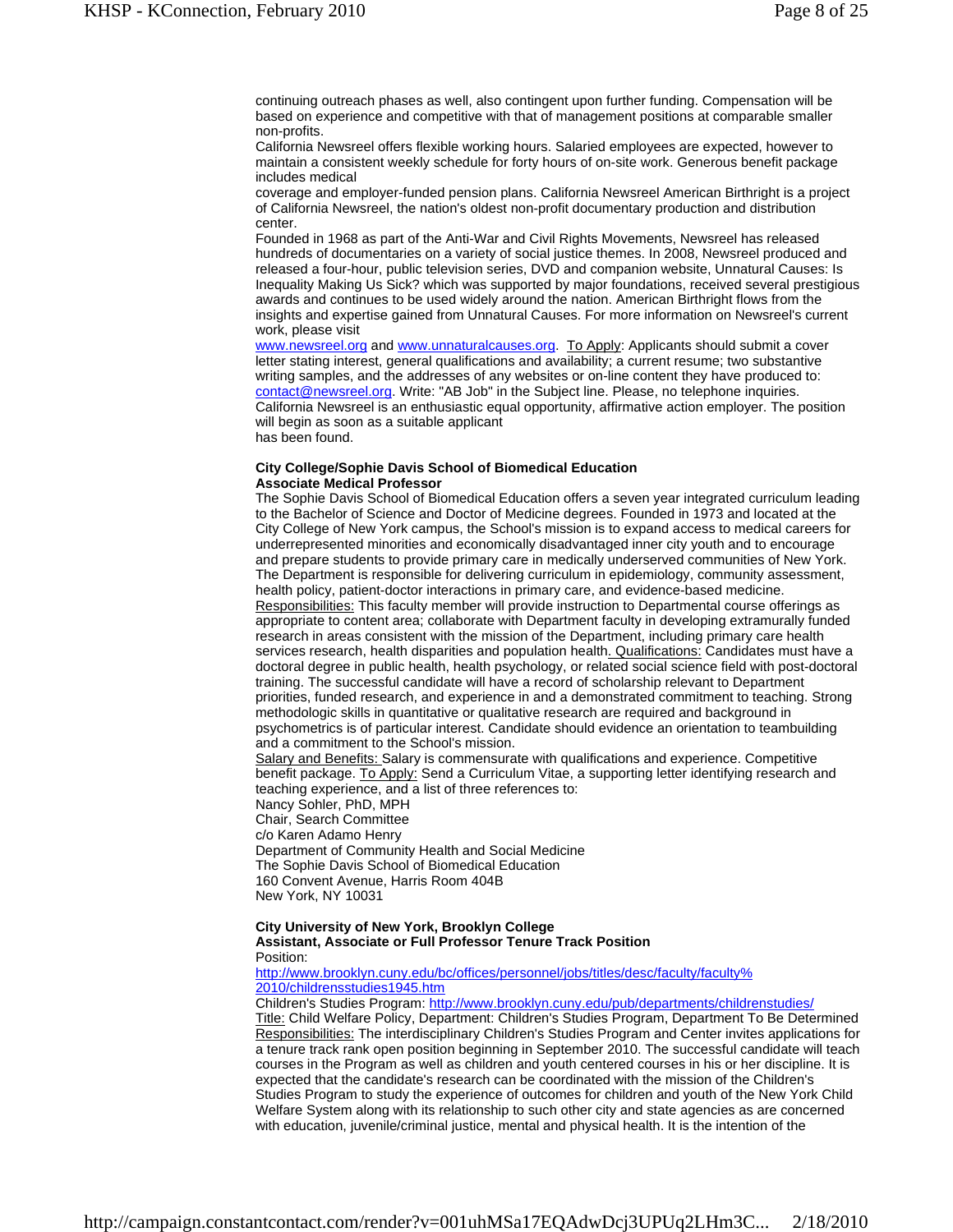Children's Studies Program and Center to spearhead interdisciplinary accountability research, utilizing the latest research methods, for the analysis of policy issues central to the well being and rights of New York's children and young people. Since the state and city-focused New York Child Welfare systems do not exist in isolation from federal legislative and fiscal realities, the successful candidate also needs to be familiar with such contexts. This position provides the opportunity of breaking new ground in urban child policy research.

Qualification: A Ph.D. or the equivalent in a relevant discipline such as anthropology, fiscal economics and the public sector, public health, history, public policy analysis, psychology, social work, and sociology. Record of teaching experience and scholarly productivity, the latter evidenced by publications and funded grant applications. Also desirable are: familiarity with policy and evaluation research in the child welfare sector; the ability to work collaboratively with diverse communities of researchers, practitioners, public policy makers and private sponsors; management ability, including experience in project development, fundraising and budgeting. The selected candidate should be familiar with relevant major ongoing child research in the social sciences. Salary: Competitive and commensurate with qualifications and experience. Please send curriculum vitae, copies of representative publications, evidence of teaching proficiency, and three letters of recommendation to:

Michael T. Hewitt Assistant Vice President for Human Resource Services 2900 Bedford Avenue Brooklyn, New York 11210-2889

#### **Global Health Corps**

#### **2010-2011 Global Health Corps Fellowships**

For all of the young professionals on this list, or anybody who works with budding global health students, Global Health Corps (www.ghcorps.org) is a fellowship organization in health that works to mobilize a global community of emerging leaders to advance a movement for health equity. We recruit talented young professionals from around the world, train and support them, place them in year-long positions with great organizations, and then empower this growing community of young leaders to build lives dedicated to tackling health inequalities. We are in our first year, and have 22 fellows working in Rwanda, Tanzania, Malawi, and US with groups like Partners In Health and the Clinton Foundation. We're expanding for our second class, for which\*applications open February 1st. GHC is an exciting opportunity for leaders who want to work in social justice and health because the organization is predicated on the conviction that healthcare is a social justice issue, and to address these complex inequities, we need a new generation of powerful and dynamic leaders. Everybody, with all skills and backgrounds, can make an impact in global health. Everybody is welcome to apply. Forward widely if you know anybody who would be excited about this opportunity! If you are a professor, we'd also love to get recommendations about talented students or young professionals you think would be a good fit! To apply: http://apply.ghcorps.org/.

#### **Institute for Health Metrics and Evaluation, University of Washington Post Graduate Fellowship**

Institute for Health Metrics and Evaluation at the University of Washington with an announcement that we are now accepting applications for our Post-Graduate Fellowship program fall 2010 cohort. The Post-Graduate Fellowship is an intensive training program that provides opportunities both for self-directed research and interdisciplinary collaboration in health metrics. Strong candidates for this program have graduate-level training in quantitative methodology from one of the following areas: health policy, economics, mathematics, computer science, statistics, biostatistics, epidemiology, health services, demography, engineering, physics, medical sciences, or other related fields. The Post-Graduate Fellowship (PGF) combines academic research, education and training, and professional work with progressive, on-the-job training and mentoring from an illustrious group of professors and researchers.

The purpose of the fellowship is to:

- Enhance skills in conducting in-depth, methodological research on a variety of global health topics with mentoring from faculty and researchers who are the leading minds in their fields.
- Advance knowledge of quantitative analytical methodologies and their application to global health.
- Develop understanding of the current global health landscape and its challenges.
- Strengthen the ability to design and implement research projects and mentor junior researchers.
- Prepare fellows for future positions in academia, national health agencies, international organizations, and foundations.

The Institute for Health Metrics and Evaluation is a new organization at the University of Washington. Its mission is to monitor global health conditions and health systems as well as to evaluate interventions, initiatives, and reforms. It uses cutting-edge techniques to tackle some of the most difficult and critical questions in global health and find answers that will become the foundation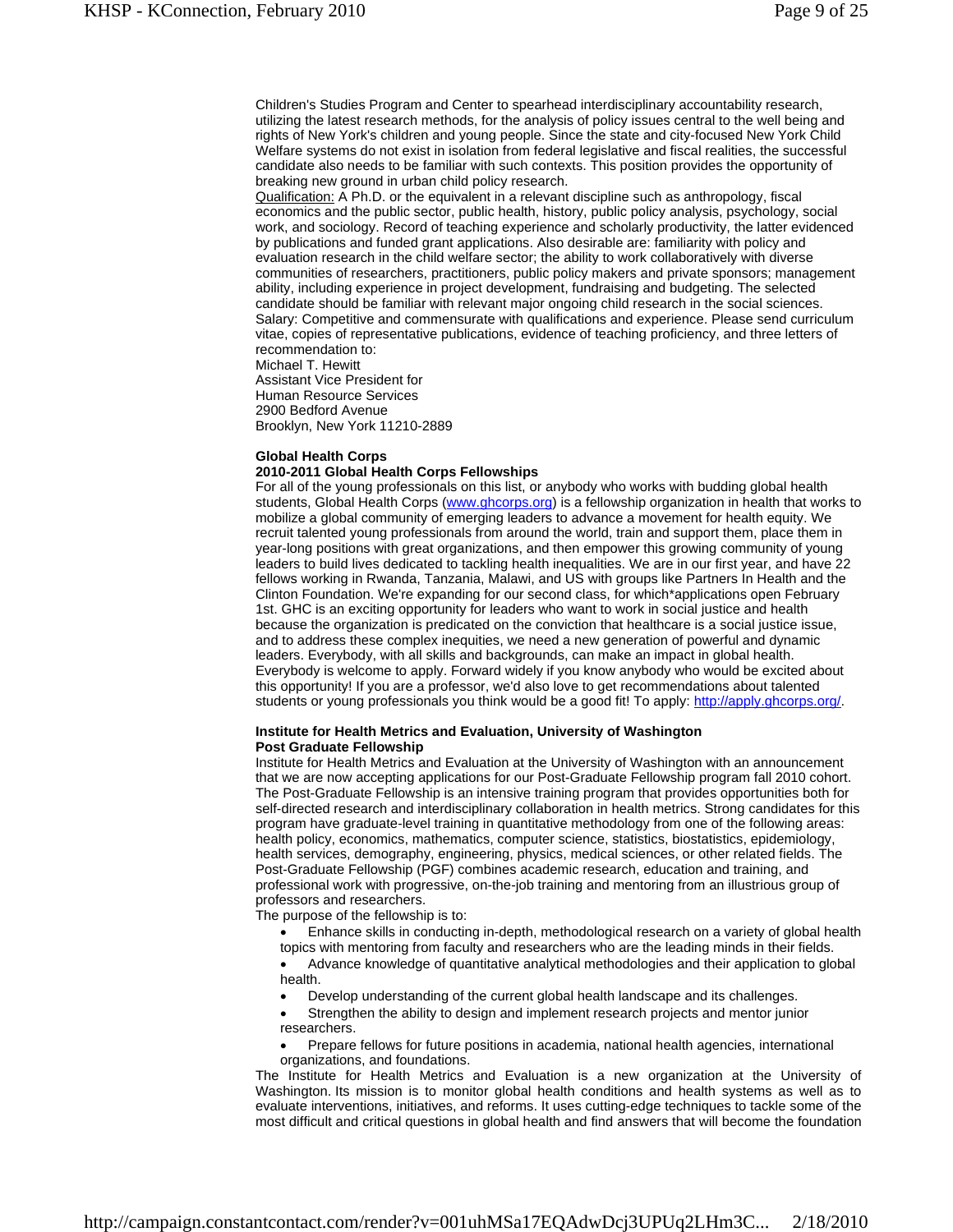for better policies and, ultimately, better health. IHME fellows work in one or two of six IHME focus areas:

 Generating systematic estimates of health outcomes, including mortality, causes of death, and the overall burden of disease.

Measuring the coverage of specific health interventions and estimating the quality of care.

 Tracking, measuring, and analyzing donated funding for health and how it affects national government health spending.

 Estimating the costs and effectiveness of health service delivery platforms and interventions.

 Conducting impact evaluations of policies, interventions, and programs and assessing health system performance.

 Developing survey instruments and creating analytical tools to harness the value of data from national and international health information systems and from locally available sources. Fellows receive training through on-the-job research, methods workshops, access to University of Washington courses, and on-site lectures and seminars. Fellows contribute directly to IHME's research agenda through their involvement in work groups, development of new methods, and managing and driving research projects to meet deliverables. Post-Graduate Fellowships are appointed at IHME for one year, with the possibility of renewal for a second year upon mutual agreement. The salary is \$50,000. As University of Washington employees, fellows are eligible for an insurance benefits package that includes a choice among several medical and dental insurance plans, life insurance, and long-term disability. Please note that there is no retirement package included with this appointment.

#### **Eligibility**

To be considered for a Post-Graduate Fellowship, candidates must have the following:

- A PhD or MD
- A strong quantitative background

 Advanced research experience, especially with data analysis and statistical methods. Application requirements

Applications for the IHME Post-Graduate Fellowship are due **February 15** and must include: 1. A cover letter that includes:

- Your full contact information (address, phone number, and email).
- The name, affiliation, and full contact information of three references.
- Which of IHME's areas of work you are most interested in.
- How you learned about the program.
- 2. Your curriculum vitae or resume.

3. A personal statement describing your interest in IHME and your professional and academic interests and objectives. Personal statements should be between 750 and 1,000 words.

4. Three sealed letters of recommendation.

- 5. The educational transcript from your highest degree attained. If your transcripts are not in
- English, please also provide a listing of all coursework with grade and credit hour information.
- 6. An English reprint of your most significant publication or research paper.
- 7. Proof of proficiency in English for candidates whose native language is not English.

Candidates who have completed a degree wholly in English can provide a copy of their degree. All other candidates should send a copy of their scores on an approved English language test, specifically:

\* The Princeton Test of English as a Foreign Language (TOEFL): For the paper-based test, minimum overall score of 600, including a minimum score of 5.0 in the test of written English; for the computer-based test, minimum overall score of 250, including a minimum score of 5.0 in the test of written English; for the Internet-based test, a minimum overall score of 100, including a minimum score of 24 in the test of written English.

\* The British Council International English Language Testing System (IELTS): A minimum score of 7.0 overall, including a minimum score of 7.0 in the written component.

How to submit your application

Applications can be mailed to:

Institute for Health Metrics and Evaluation

University of Washington

Attention: PGF Program

2301 Fifth Ave., Suite 600

Seattle, WA 98121, USA

CVs/resumes and personal statements may be emailed to pgf@healthmetricsandevaluation.org More information about the PGF program and the Institute for Health Metrics and Evaluation can be found at: http://www.healthmetricsandevaluation.org

#### **LanguageMate, New York City**

#### **Director of Research and Development**

Company: LanguageMate is a leader in the development of language solutions in the field of healthcare. As a recipient of over a dozen NIH innovation research grants, the company is working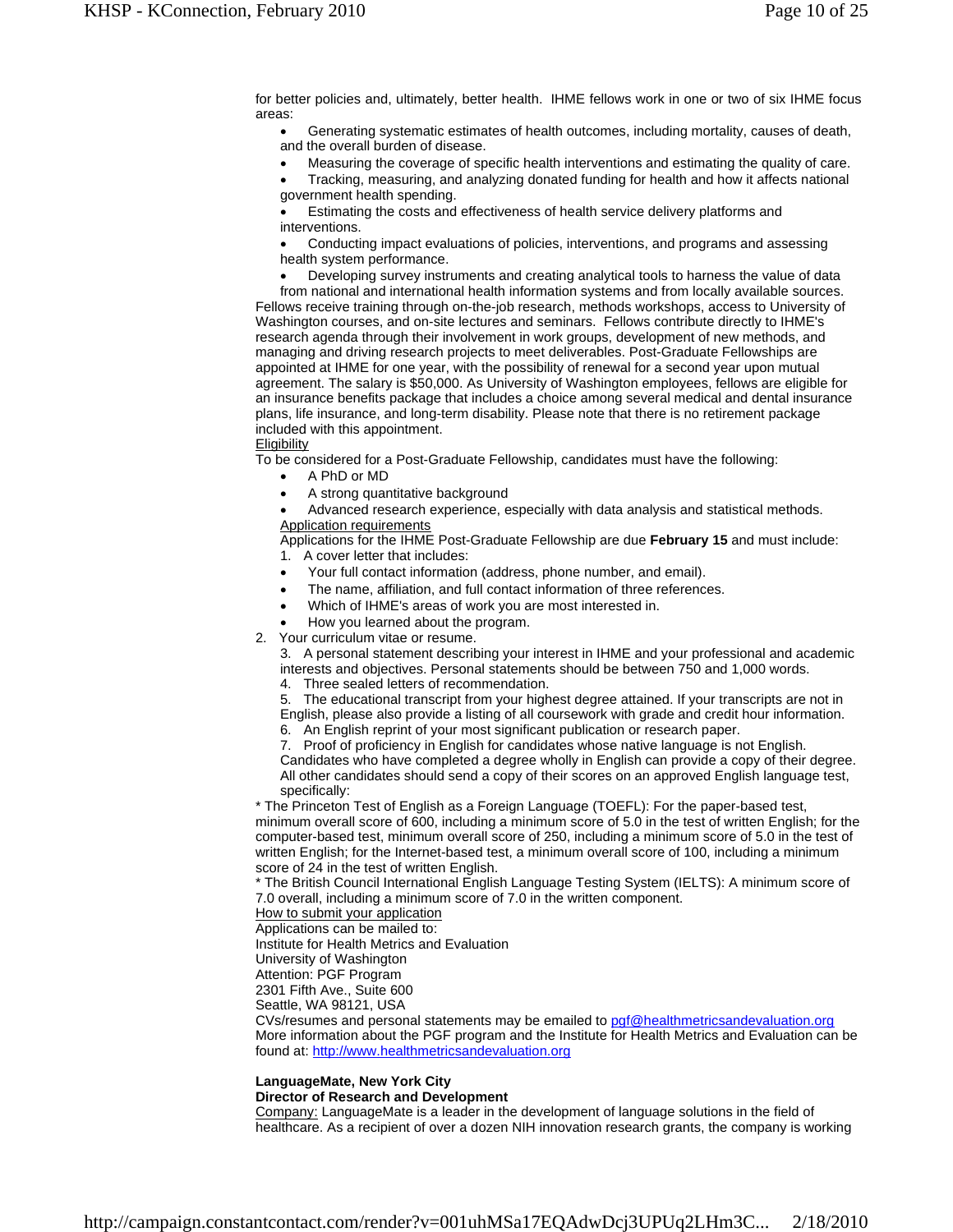to transform the delivery of healthcare informatics to underserved communities. Enabling healthcare providers to communicate with linguistically and culturally diverse patients in a competent and sensitive manner is at the core of our mission. Our team consists of experts in linguistics, anthropology, cross-cultural communication, and health education as well as professionals in information technology, interaction design, and multimedia production. By providing language solutions, we strive to facilitate communication

between patients and their service providers by transcending the boundaries of language, culture, and geography. Position Description: Languagemate seeks a candidate to serve as the lead in research, data management and interpretation, and product development. The candidate should be familiar with SBIR grant processes and requirements. In addition to imparting expertise; the candidate would serve as a coach and a role model who facilitates an environment that encourages creativity, collaboration, critical thinking, and effective utilization of available resources. Main responsibilities include:

 Lead the effort, to formulate, implement and manage the Company's research strategies, commercialization plans, and objectives outlined in the company's mission as well as awarded grants.

 Lead research and product development departments by identifying and managing objectives, timelines, and strategy.

Effectively develop and manage relationships with external partners.

 Develop and maintain effective quality assurance metrics in line with standards as defined by company and accepted SOPs, and protocols.

 Drive accountability, consistency, quality, standardization and discipline across all stages of research and development.

 Help sustain a profitable, stable, and growth oriented business, consistent with delivering the utmost quality of scientific and technological output.

Effectively collaborate with executive, technical, and marketing teams.

Recruit and develop a diverse, professional, qualified staff.

Basic Qualifications: Applicants must have an advanced degree, with a minimum ten years of related

experience. Applicants must have a broad knowledge of multiple fields, including but not limited to; Previous project management experience; clear understanding of project set-up, recruiting, familiarity working with an expanded team i.e. separate departments, executive board, consultants, etc.

Extensive research experience - preferably having served as a Principal Investigator.

Demonstrated technical and quantitative analytic experience.

Ability to manage and grow a multi-discipline staff.

Strong interest in and sensitivity to language, cultural issues, and/or immigrant rights.

**Interest and experience in public health.** 

 Solid knowledge universal roadblocks in the delivery of health care i.e. Fragmentation of care, culturally incompetent treatment, lack of patient education, etc

Desired/Preferred Qualifications:

- **Experience within research & development or start-up companies.**
- Senior-level (director) experience in a large corporate (even matrix) environment.
- Formal project management training.

Recent experience with organizational or change management implementation

SBIR grant familiarity - preferably having served as a Principal Investigator

Compensation: Salary is competitive and commensurate with experience. The company offers excellent health insurance, 401(k), pre-tax transit benefits, and education benefits.

How to Apply: All applications should be forwarded to jobs@languagemate.com. Applicants should include: a cover letter that includes detailed; descriptions of research, clinical, and administrative experience as well as a statement of interest; and links to/copies of publications.

Please include "Director of Research and Development" in the subject field. No phone calls, please. LanguageMate

102 West 38th Street, 5th Floor

New York, NY 10018

E-mail: <mailto:language.employment@gmail.com>jobs@languagemate.com

http://www.languagemate.com/aboutus/index.php

#### **Occidental College, Urban & Environmental Policy Program Assistant Professor Deadline: April 1, 2010**

Occidental College invites applications for a one-year full time position at the Assistant Professor level for our Fall 2010 and Spring 2011 semester in the Urban and Environmental Policy (UEP) Program.

For this position, we are seeking someone with expertise and teaching interests in the following areas:

a. Environmental justice and the history of the environmental and environmental justice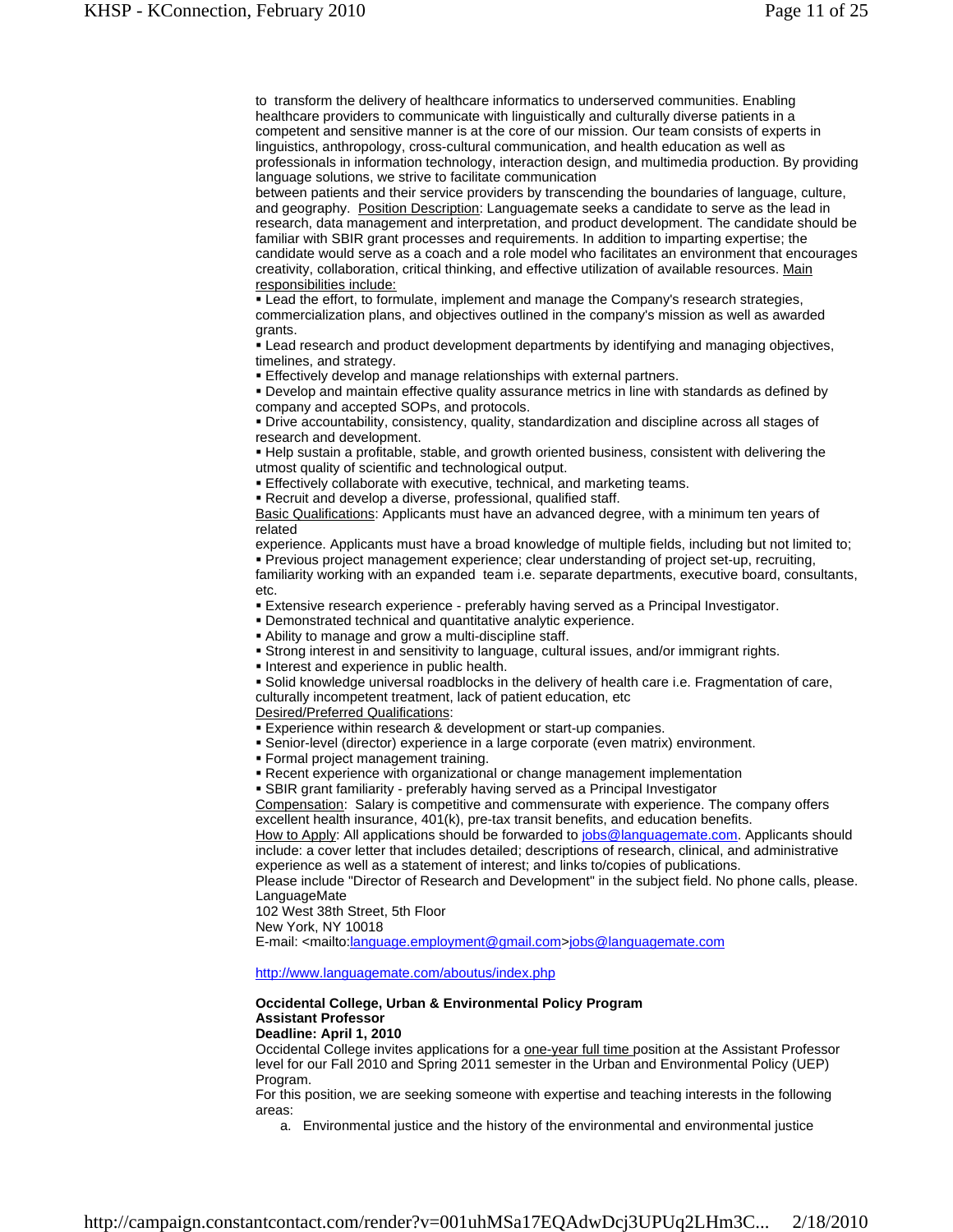movements;

b. Community-based research methods in planning and policy analysis

c. Community development and community economic development with a focus on community organizing and leadership development.

We are particularly eager to find candidates who also have an interest in the link between these issues and equity issues. Our new colleague would be expected to teach certain specified courses over the year, including UEP 101 (Environment and Society), our introductory-level course. We would also be interested in candidate who is able to make linkages with our other courses, including (a) local and global public health; (b) food politics and policy; (c) urban policy and politics; and (d) our community organizing and internship course. UEP is an interdisciplinary major that involves faculty in politics, sociology, economics, history, biology, geology, and other disciplines. We will consider candidates with training in a variety of disciplines, including urban planning, political science, sociology, environmental studies, public policy, economics, history, and law. Candidates with practical political/community/planning and organizing experience are strongly encouraged to apply. We encourage candidates who are familiar with Los Angeles and the community, environmental, labor, nonprofit, and faith-based organizations in the region.

Candidates should be immersed in the pedagogy of community based learning and able to expand the College's efforts to promote internships, community based learning in classes, and partnerships with public, private, and nonprofit organizations in Los Angeles, California, and Washington, D.C. The UEP program is closely linked with the Urban & Environmental Policy Institute, through which students, faculty and staff engage in applied research and community engagement. (http://www.uepi.oxy.edu)

Applicants should submit a letter of interest demonstrating a commitment to academic excellence in a diverse liberal arts environment, and including a statement of teaching philosophy, areas of teaching interest, examples of relevant coursework; a curriculum vitae; samples of scholarly or creative work; and two letters of recommendation to Professor Peter Dreier, Urban & Environmental Policy Program, Occidental College, 1600 Campus Road, Los Angeles, CA. 90041. All materials are due by April 1, 2010. Please note in your resume that you are interested in the 1-year appointment. (We will also have 3-year position available beginning in Fall 2011 which we will begin recruiting for at the end of 2010).

Occidental College is an affirmative action, equal opportunity employer. The College is committed to academic excellence in a diverse community and supporting interdisciplinary and multicultural academic programs that provide a gifted and diverse group of students with an educational experience that prepares them for leadership in a pluralistic world. Women and people of color are strongly encouraged to apply.

# **SUNY Downstate Medical Center, Brooklyn Health Disparities Center Postdoctoral Position in Health Disparities Research**

We are searching for candidates for a postdoctoral position in health disparities research. This position is funded through the Brooklyn Health Disparities Center (BHDC) at SUNY Downstate Medical Center. The goal for this position is to develop leadership skills for an individual with commitment to using community-based participatory research methods in the service of reducing health disparities in Brooklyn. The candidate for this fellowship will gain opportunities to obtain local knowledge of Brooklyn strengths and needs through participation in development and delivery of curricula designed to promote capacity to conduct CBPR in the community, and through working with our partners to identify opportunities for intervention planning, implementation and evaluation. In addition to participating in key activities relevant to the community outreach core, the candidate will conduct research, seek opportunities to obtain extramural support, collaborate with community and academic partners, and publish in peer reviewed journals. Basic requirements include a doctoral level degree, and experience in and commitment to health disparities research.Please send a CV and cover letter to Mr. Ferdinand Zizi at fzizi@downstate.edu.

### **Texas A&M Health Science Center School of Public Health**

**Rural Health Research Faculty Scholar Position Opening - Professor or Associate Professor** The Texas A&M Health Science Center School of Rural Public Health is recruiting a Professor or Associate Professor with a strong research record in rural health and disadvantaged populations to a 12-month, tenure-track position with Center leadership responsibilities for the Southwest Rural Health Research Center. The start date for this position will begin Fall 2010. Applicants with strong leadership qualities and solid research record in rural health and disadvantaged populations are encouraged to apply. Principal areas of strength and expertise sought are: Rural Health Research (including Rural Policy & Rural Health Practice): The applicant's research and teaching interests may be in, but not limited to, any of the following areas: rural health policy, public health, rural work force, health disparities, access to care, health services, environmental health, disease surveillance and monitoring, veterans' health, rural preparedness. The successful candidate will join a nationally recognized School of Rural Public Health that provides several degrees-- MPH, MHA, MSPH, Dr.P.H., and Ph.D. in Health Services Research to students. MPH and doctoral concentrations are offered in four departments: Health Policy and Management, Social and Behavioral Health, Epidemiology and Biostatistics, and Environmental and Occupational Health. The candidate will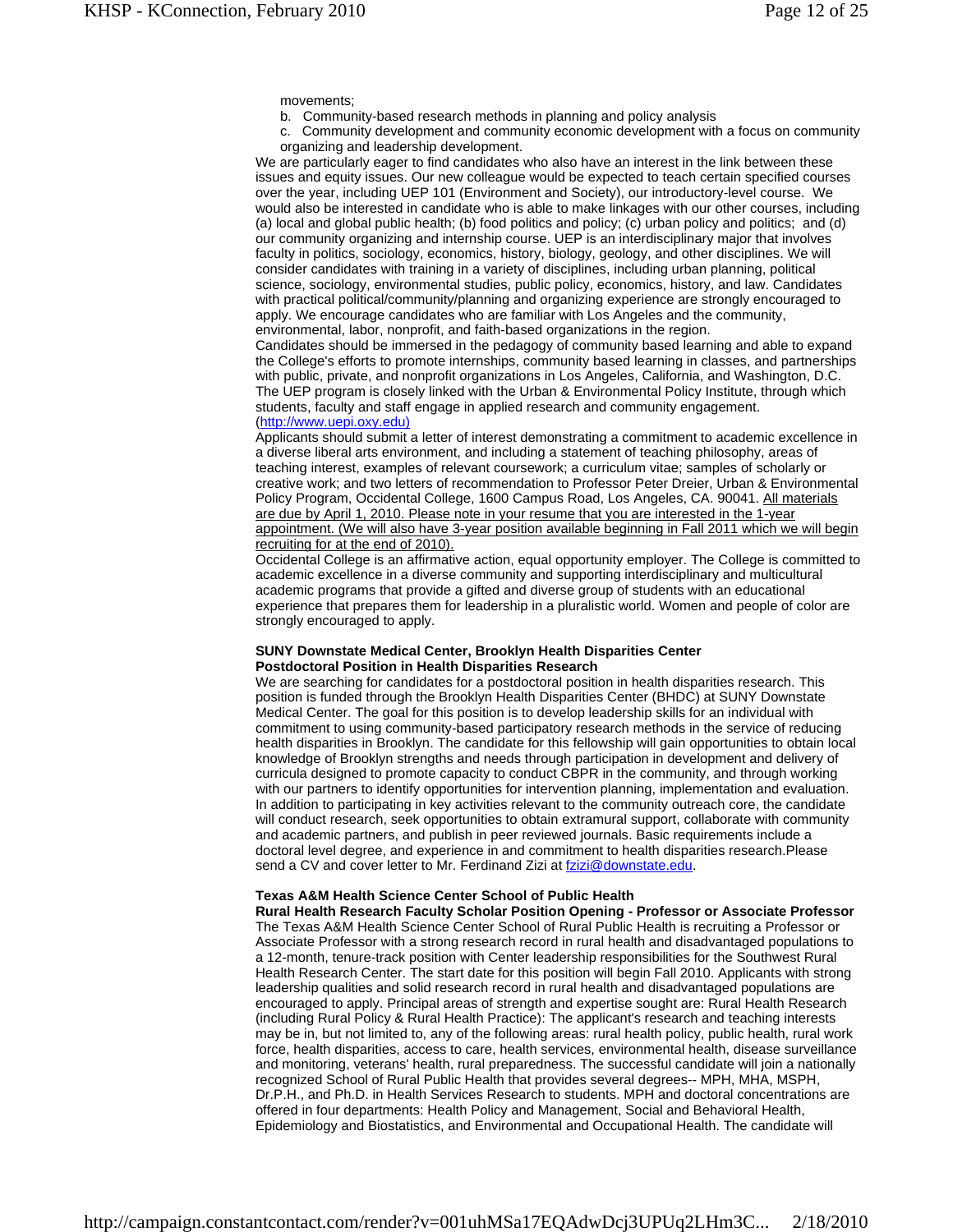hold an appointment in the department that most closely matches his/her preparation and interests. The School's 44 faculty members are currently engaged in \$30 million of research and outreach projects. Faculty support multidisciplinary research through such centers as the Southwest Rural Health Research Center, the NSF-supported Center for Health Organization Transformation, the School's CDC-funded Prevention Research Center, the RWJF supported Active for Life Program, and the USA Center for Rural Public Health Preparedness. Texas A&M University, a Research 1 University currently 15th among universities in the NSF research rankings and the Texas A&M HSC offer a supportive environment for strong collaboration across departments and schools. Interested individuals should send a cover letter, current curriculum vitae, and three references to:

Dr. Jane N. Bolin, RN, JD, PhD

Chair, Rural Public Health Search Committee

Department of Health Policy Management

Texas A&M Health Science Center, School of Rural Public Health

1266 TAMU

College Station, TX 77843-1266

jbolin@srph.tamhsc.edu

*Visit our school's web site for other faculty openings: http://srph.tamhsc.edu/latestnews/positions.html*

#### **The Atlantic Philanthropies Health and Aging Fellows Program Deadline: April 15, 2010**

I am pleased to announce the 3rd year of the Health and Aging Policy Fellows Program, a unique professional fellowship opportunity. Supported by The Atlantic Philanthropies and directed by Harold Alan Pincus, MD, Professor of Psychiatry and Health Policy and Management at Columbia University (in collaboration with the American Political Science Association Congressional Fellowship Program), this national program seeks to provide professionals in health and aging with the experience and skills necessary to make a positive contribution to the development and implementation of health policies that affect older Americans. The program offers two different tracks: (1) a residential track that includes a nine-to-12-month placement in Washington, D.C. or at a state agency (as a legislative assistant in Congress, a professional staff member in an executive agency or in a policy organization); and (2) a non-residential track that includes a health policy project and brief placement(s) throughout the year at relevant sites. Core program components focused on career development and professional enrichment are provided for fellows in both tracks. The program is open to physicians, nurses and social workers at all career stages (early, mid, and late) with a demonstrated commitment to health and aging issues and a desire to be involved in health policy at the federal, state or local level. Other professionals with clinical backgrounds (e.g., pharmacists, dentists, clinical psychologists) working in the field of health and aging are also eligible to apply. Under special circumstances, exceptions may be made for non-clinicians who are in positions that can impact health policy for older Americans at a clinical level. We are delighted to announce our partnership with the John Heinz Senate Fellowship in Issues of the Aging. Our programs have combined to create the joint John Heinz/Health and Aging Policy Fellowship. Each year, one individual will be designated the John Heinz/Health and Aging Policy Fellow. Our goal is to create a cadre of professional leaders who will serve as positive change agents in health and aging policy, helping to shape a healthy and productive future for older Americans. To this end, we seek your assistance in informing potential candidates of this opportunity. Please feel free to forward this notification to prospective applicants or others in the field who may know of such individuals, or to suggest other methods and/or venues for marketing the program. The application deadline for the 2009-2010 fellowship year is April 15, 2010.

For further information, please visit our website at www.healthandagingpolicy.org or contact me or Phuong Huynh, Deputy Director of the program (huynhpt@pi.cpmc.columbia.edu or 212-543-6213) directly.

#### **The University of Notre Dame**

Postdoctoral Research Fellow In Community-Based Learning, 2010-2012

The University of Notre Dame Center for Social Concerns (CSC) is seeking a full-time, two-year postdoctoral research fellow who can begin work in August, 2010. OVERVIEW Founded in 1983, the Center is an academic institute at Notre Dame that fosters student and faculty engagement in relation to issues of social concern and justice. Each year, approximately 1,000 undergraduate students enroll in over 25 Center-facilitated courses built on community engagement. Students are placed at sites in the local community, across the United States, and internationally. To enhance such efforts across the University, the Center offers course-development grants, research awards, and consultation to faculty and graduate students in each College. The Center conducts research on the impact of such initiatives on students' personal, ethical, and professional development.\* It is also interested in investigating the impact of such educational efforts in communities that receive Notre Dame students. The Center is seeking a postdoctoral fellow to further this research agenda in higher education. \*http://socialconcerns.nd.edu/faculty/research/research.shtml

RESPONSIBILITIES: \*To strengthen the Center's capacity to fulfill its research agenda. \*To make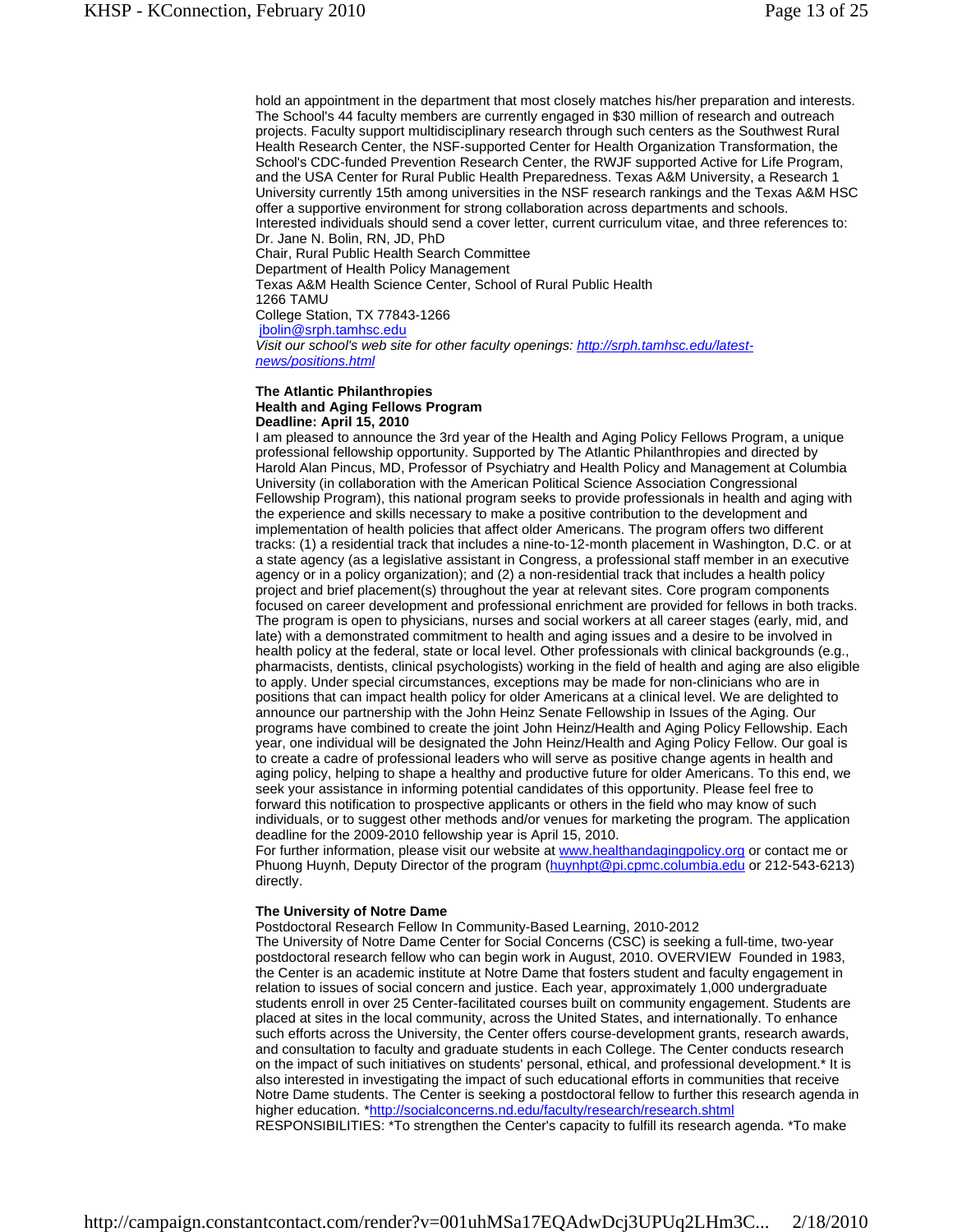use of existing Center data and collect new data assessing the impact of its community-based learning efforts on students and/or in the local community. The fellow's research will result in the publication of scholarly manuscripts and research articles. \*To offer one course each year that is consistent with the Center's mission and builds on the Fellow's area of expertise; for example, a course that helps students learn how to use research skills to assist a community organization, or one that examines the role of higher education in social change. \*To assist the Center with the development and writing of reports and the creation of instruments for the assessment of programs and student learning. The Center is developing university-wide assessment tools for undergraduate research and community-based research, to which the Fellow may contribute. REQUIREMENTS: \*Strong research skills, quantitative methods preferred. \*Record of publication. \*Experience/interest in higher education, engaged pedagogies, and/or applied research. \*Ph.D. in field consistent with research and teaching at the Center (e.g., anthropology, education, psychology, sociology, statistics). Degrees from interdisciplinary programs welcome. Salary: \$35,000/year, plus benefits. Review process will begin February 25th and continue until the position is filled. To ensure consideration, please send the following items electronically to Meredith Nelson at cntrres@nd.edu: · letter of interest describing experience, goals, and project interests

· curriculum vitae

· sample of work (scholarly publication or professional writing sample); you may also send a relevant course syllabus

· current contact information for three professional references

#### **back to top**

# **CALL FOR SUBMISSIONS**

#### **Call for Abstracts - Tobacco Research Network on Disparities (TReND) Research to Reduce Tobacco-Related Inequalities around the World Deadline: February 26, 2010**

Background: On March 8, 2009, the Tobacco Research Network on Disparities (TReND) held a preconference workshop at the 14th World Conference on Tobacco or Health titled, *Research to Reduce Tobacco-Related Inequalities: Worldwide Implications For and Exemplars of Tobacco Control*, in Mumbai, India. The goals of the workshop were to 1) increase understanding of how systems of social stratification, e.g., gender, class, race, ethnicity, caste, region, etc., are defined in various countries and implications for tobacco control; 2) provide examples of outcomes resulting from tobacco-related inequalities (e.g., illness, mortality, etc.); 3) demonstrate measurement and research design strategies used to address tobacco-related inequalities; and 4) share exemplars of interventions addressing tobacco-related inequalities. As a follow-up to the workshop, TReND is issuing an *international call for papers* to further address the role of social stratification in tobaccorelated inequalities. Interested authors are asked to submit a brief 300-word abstract by February 26, 2010.

Research Questions: According to the World Health Organization, tobacco is the leading cause of preventable death and disease in the world, causing more than 4.2 million premature deaths worldwide every year. It is projected that by 2030, 8 million people will prematurely die annually from tobacco use with 80% of these deaths expected to occur in low- and middle-income countries. Systems of social stratification such as gender, age, race, ethnicity, socioeconomic status, geography and caste have been shown to be important determinants of tobacco-related inequalities. Broadly defined, tobacco-related inequalities, which may also be referred to as tobacco-related health disparities, can be conceptualized as the differences in the patterns and treatment of tobacco use; the risk, incidence, morbidity, and mortality of tobacco-related illness; and the related differences in community capacity and infrastructure, access to resources, and secondhand smoke exposure that exist among specific population groups. Tobacco use inequalities occur along the entire tobacco use continuum including initiation, current use, consumption, cessation, relapse, level of dependence, and psychosocial and societal resources. While research sheds light on some of these inequalities, there are many challenges in attempting to unravel the effects of social stratification on tobacco-related outcomes. Selected papers will address one or more of the following research questions:

1. How do different social stratification systems, such as gender, class, race, ethnicity, caste, region, etc., contribute to tobacco-related inequalities, particularly those in low- and middleincome countries?

2. What valid and reliable constructs and tools are being used to measure the role of social stratification in tobacco-related inequalities?

3. What types of interventions and policies have been conducted and evaluated at the individual and population-based levels that have potential to reduce the tobacco-related inequalities?

TReND will consider papers that report original research, conceptual or theoretical papers, metaanalyses, and systematic reviews. Due to the rapidly increasing epidemic of tobacco use in lowand middle-income countries, priority will be given to papers that address these research questions in countries defined by the World Bank <http://tinyurl.com/ykdmcje> as low-income, lower-middle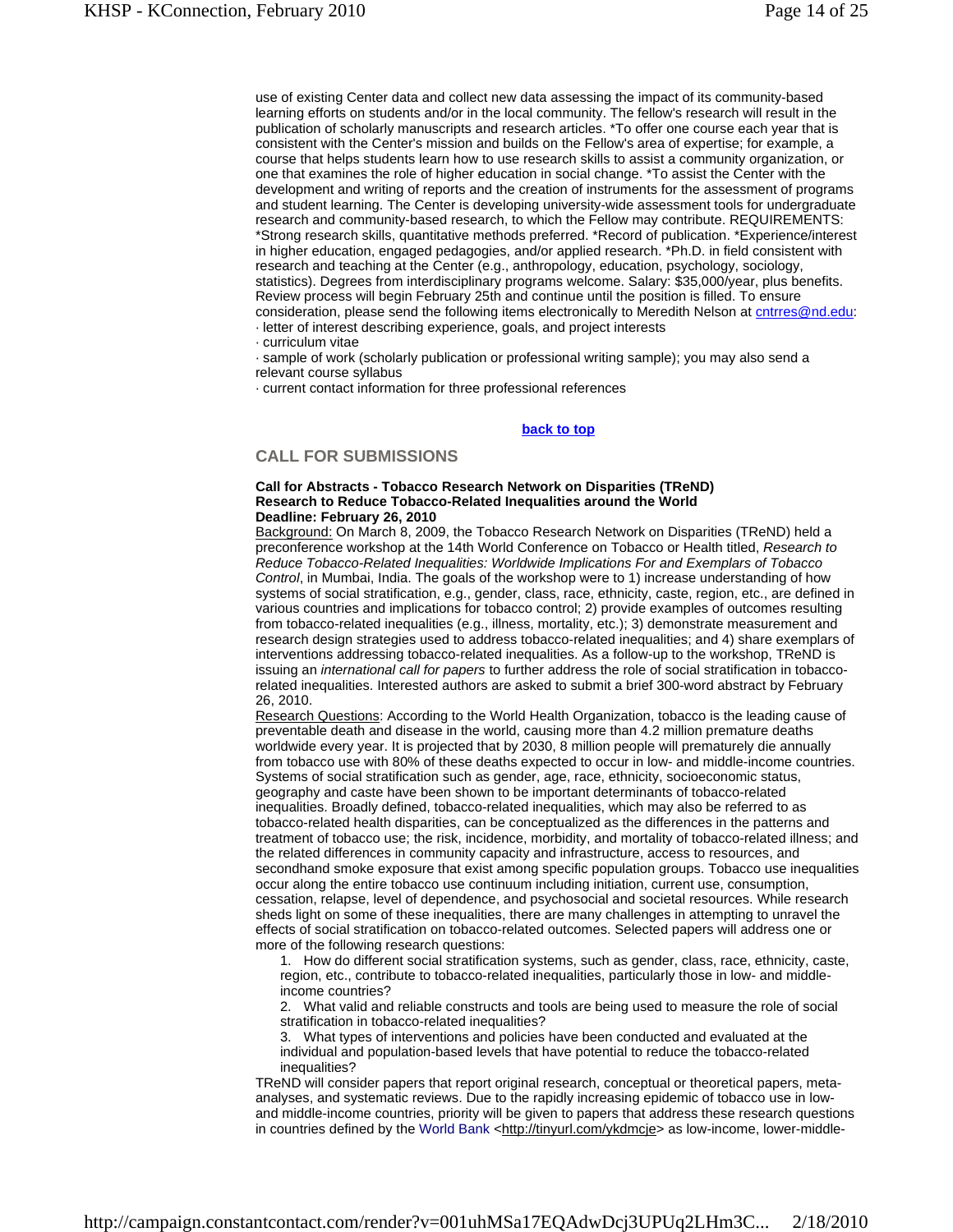income, and upper-middle-income.

Instructions:Please submit a brief abstract for review by February 26, 2010**,** to Allison Rose (rosea@mail.nih.gov). The abstract should not exceed 300 words and should include the study purpose and objectives, and a brief description of the study design and methods. Authors of accepted abstracts will be notified by March 22, 2010and asked to submit a complete manuscript for internal review by the editorial team being led by Drs. Eliseo Perez-Stable (Professor, Department of Medicine, University of California, San Francisco) and K. Vish Viswanath (Associate Professor, Department of Society, Human Development and Health, Harvard School of Public Health). Manuscripts will be due for internal review on May 28, 2010. Upon approval, authors will then be asked to submit the manuscript for peer-review with the selected journal by August 16, 2010. Please address any questions to Dr. Eliseo Perez (eliseops@medicine.ucsf.edu) or Dr. Vish Viswanath (vish\_viswanath@dfci.harvard.edu).

#### **Call for Papers**

#### **Special Issue of** *American Journal of Community Psychology*  **Topic: Systems of Care in Children's Mental Health Deadline: March 15, 2010**

#### Guest Editors: James R. Cook and Ryan P. Kilmer

Background: Since 1993, the Center for Mental Health Services of SAMHSA has supported the creation of Systems of Care (SOCs). SAMHSA has funded over 126 communities at a total cost of \$1.1 billion (http://systemsofcare.samhsa.gov), making the Children's Mental Health Initiative the nation's largest children's mental health project ever conducted. A SOC has been defined as "a coordinated network of community-based services and supports that is organized to meet the challenges of children and youth with serious mental health needs and their families -- [and] -- helps children, youth, and families function better at home, in school, in the community, and throughout life" (Child Adolescent and Family Branch, 2006). Efforts to create SOCs are based on a logic model that emphasizes changes in systems (e.g., collaboration among organizations, family participation in decision-making, focus on child and family strengths) that are expected to lead to improvements in child and family functioning (e.g., reduced symptoms and caregiver strain, less restrictive placements). In practice, however, resources within SOCs often are devoted to the provision of traditional formal mental health services, rather than broader system and community change. Furthermore, when system changes are implemented, the impact of those changes on youth and families is rarely carefully evaluated, and when practices and processes are evaluated, findings suggest that they are not implemented with fidelity to the SOC philosophy or its primary practice model, wraparound. This special issue of the *American Journal of Community Psychology* focuses on system change efforts within SOCs. Authors may emphasize any point in the system change effort, such as identifying the desired/intended types of change needed, challenges in conceptualizing mechanisms for effecting change, and issues in evaluating systemic change within communities implementing SOCs. Submission Process: Potential authors should submit a 1000 word proposal, including a description of the proposed work's relevance to and implications for system change efforts. Following initial review by the Guest Editors for the Special Issue, invitations will be extended for full online manuscript submission, subject to peer review. We encourage submissions from a diverse range of authors, i.e., researchers, community practitioners and partners, policy makers, and students. Manuscripts should: (1) Focus on system change in SOCs and how system changes can be implemented; (2) Present useful empirical data applicable to system change or lay important conceptual groundwork for system change in this context. Submissions should be in English and proposals should clearly state the type of article proposed. We hope to include a range of types of articles, as described in the new *AJCP* Instructions for Authors available on the online submission portal (www.edmgr.com/ajcp), including: original articles, mixed methods research, first person accounts, advancing science, or empirical reviews. Please see the new Instructions for Authors (use the link at the top of the page on the portal) for complete descriptions of these manuscript types. Proposals are due by email to either of the Guest Editors by March 15, 2010. Authors will be contacted about the status of their proposal by May 15, 2010, and final online submissions will be due in August. Reviews and editorial decisions will be made in Fall, 2010. Please send proposal submissions or inquiries to the Special Issue Guest Editors: Jim Cook (jcook@uncc.edu) or Ryan Kilmer (rpkilmer@uncc.edu), and share this call for proposals with interested colleagues.

#### **Call for Manuscripts -- International Review of Modern Sociology Special Issue (Autumn 2010) on Inequalities & Health: Costs and Consequences of Health Disparities Deadline: June 30, 2010**

#### **http://www2.ups.edu/faculty/kukreja/home/irms.html**

We invite sociologically related articles, research papers and commentaries (5000-7000 words in length) that explore issues related to the aforementioned topic, including cross-cultural or comparative analyses. Possible topics include, but are not limited to, public policies, health care systems, epidemiology, and issues of utilization and access to care. The format for papers may be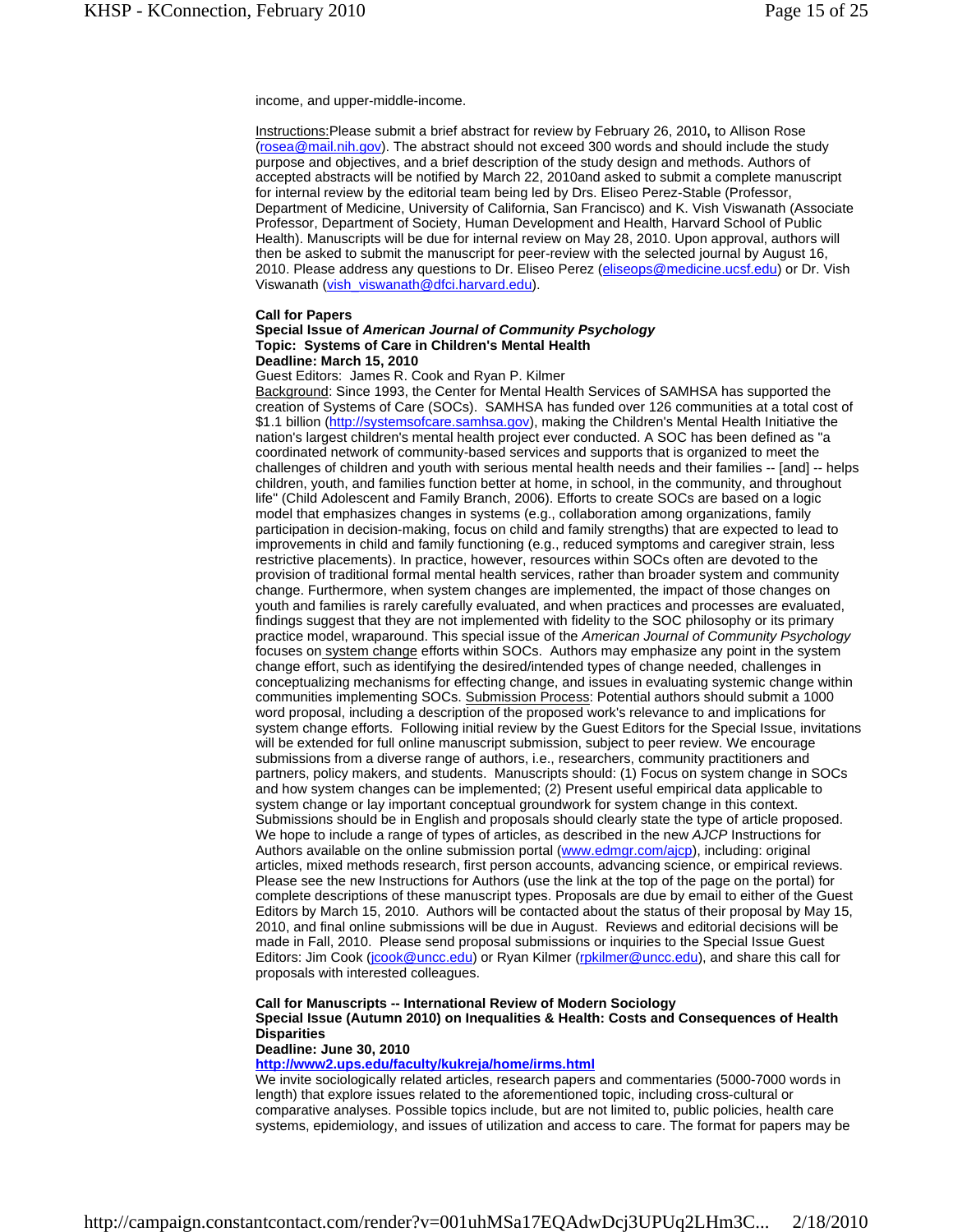found at: Submission Guidelines <http://www2.ups.edu/faculty/kukreja/home/submission.html>. Submissions should be sent in electronic format by June 30, 2010 to the guest editor of the special issue: Benjamin Lewin, blewin@pugetsound.edu. Please feel free to contact blewin@ups.edu with any questions.

#### **Call for Papers -- Women's Health & Urban Life Special Issue (for 2011, Vol. X, issue 1) Deadline: July 31, 2010**

Papers are invited for a Special Issue on Women's Health and Public Policy edited by Dr. Toba Bryant, Health Studies, Department of Social Sciences, University of Toronto Scarborough. Manuscripts may address the full range of health topics as they pertain to public policies about women's health. Particularly welcome are papers that address the social determinants of health for women and their policy implications. Also welcome are manuscripts that address issues relating to public education, and health care programs and services that meet the specific needs of diverse groups of women living and working in urban or urbanizing areas. Deadline for submission is July 31, 2010. The Special Issue is scheduled for publication in May 2011, as Vol. X, Issue 1. To submit a manuscript, send an e-copy followed by four hard-copies of your manuscript. For more information, you may also contact Dr. Bryant at the following address:

Dr. Toba Bryant

Assistant Professor, Health Studies

Department of Social Sciences

University of Toronto Scarborough

1265 Military Trail

Toronto, ON Canada M1C 1A4

tbryant@utsc.utoronto.ca

Papers should not exceed 30 pages including all references, tables and appendices. All submissions will be peer reviewed by anonymous reviewers. For more information, visit http://www.utsc.utoronto.ca/womenshealth.

#### **Call for Articles - Journal for Social Action in Counseling and Psychology Special Issue on Action Research Deadline: August 1, 2010**

The Journal for Social Action in Counseling and Psychology (JSACP) is planning a special issue on change-oriented research, or action research, and invites authors including scholars, researchers, community members and students to submit manuscripts in English or Spanish. One of the main avenues for the participation of university-based counselors and psychologists in social change for social justice is through participatory action research. There are as many types of action research as there are practitioners, but all have in common an interest in linking systematic inquiry to the

process of change in a particular setting with some degree of participation by community members. We want to open up a space not only for the presentation of successful action research projects, but also for reflection on the following sorts of questions or topics linked to action research:

 How can the participation of community members in the initiation, design and conduct of the project be as meaningful as possible? What obstacles arise in trying to achieve this aim?

 How do action research techniques need to be modified for use in settings that are not typical organizations or communities, such as virtual communities, professional associations, or communities of practice?

 How do action researchers resolve the tension between meeting the goals of academic publishing on one hand and the aims of the change project on the other, especially since things rarely go as planned?

 What are the lessons that can be learned through action research about the nature of system change for social justice?

Manuscripts are due by August 1, 2010 and will be reviewed by peers. Guidelines for submission can be found at www.psysr.org/jsacp. We specifically seek articles that describe the complexities of social change work and the lessons learned from hard experience. Most aspects of the work deserve further systematic reflection, ranging from the personal struggles of activists and group process issues in grassroots organizing to analyses of change processes related to power and policy in macrosocial structures. The Journal is open to a variety of formats for addressing such topics: research articles, interviews, essays, autoethnography, etc. The Journal for Social Action in Counseling and Psychology invites a wide array of articles and essays focusing on how we can be more effective as counselors, therapists, and psychologists in fostering system-level change for peace and social justice. The Journal's original mission statement can be found here: http://www.psysr.org/jsacp/sloan-toporek-V1N1-07.pdf.

JSACP is indexed by EBSCO and is available free of charge to readers all over the world. The first three issues of the Journal may be accessed for free at http://www.psysr.org/jsacp Inquiries should be addressed to the editors at jsacp@lclark.edu. Rebecca Toporek, San Francisco State University Tod Sloan, Lewis & Clark College Editors, Journal for Social Action in Counseling and Psychology.

#### **back to top**

http://campaign.constantcontact.com/render?v=001uhMSa17EQAdwDcj3UPUq2LHm3C... 2/18/2010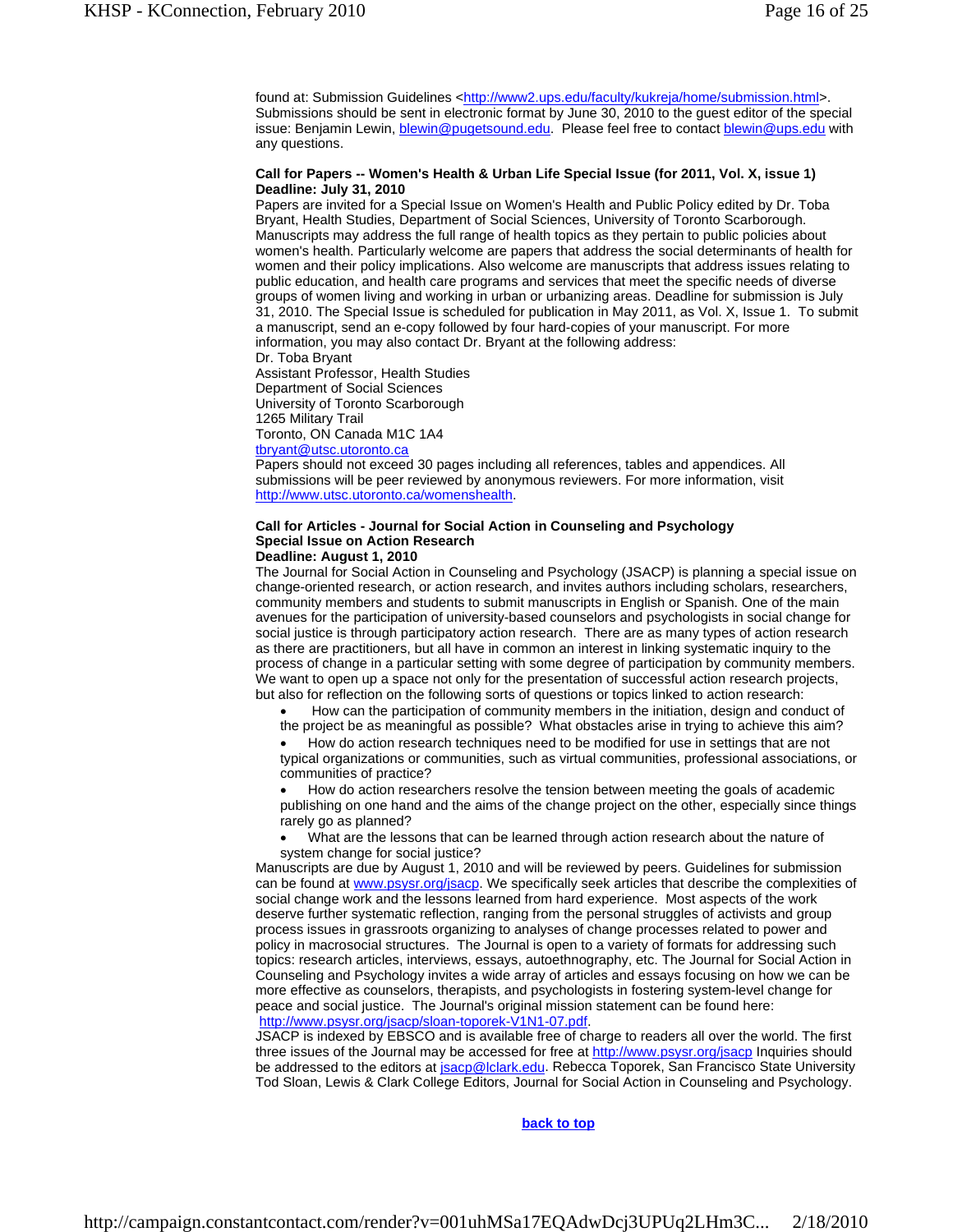# **CONFERENCES AND EVENTS**

City University of New York (CUNY) Institute for Health Equity Multidisciplinary Conference on Health Literacy: Literacy Across the Health Continuum SEIU 32BJ Headquarters, 101 Avenue of the Americas, New York, NY (on the SW corner of 6th Ave. and Grand St.; 1 block from the A, C, E, and 1 Canal St. Stations) Weds, March 10, 3:00pm - 8:00 PM and Thurs, March 11 8:00AM-5:00PM Sponsors: Aetna Foundation; Office of the University Dean for Health and Human Services, CUNY; and SEIU 32BJ Please register and purchase tickets online by visiting the registration website at: http://multidisciplinaryconferenceonhealthliteracy.eventbrite.com (note: there is no www. in the address). All program information and ticket prices are listed on the registration website. For more information on the CUNY Institute for Health Equity (CIHE) and its work, visit http://cunyhealthequity.org or call Lillian Ruiz at 718-960-8674 or email info@cunyhealthequity.org. Narrative about the conference: The conference is hosted by The CUNY Institute for Health Equity (www.cunyhealthequity.org). The theme of the conference is health literacy across the health continuum: multidisciplinary perspectives. The purpose of the conference is to bring together varied disciplines from the health and health care fields to gain a multidisciplinary perspective on the growing importance of health literacy, the current research and practice, and policy issues. Additionally, we would like to stimulate greater attention to the issues within our own "backyard". Thus far there is some work in progress in the New York region, but with a university system as large as ours, in a city with as many major medical centers as we have, we need to address the issue in a more informed and integrated manner. Therefore, it is our expectation that a conference with such highly-regarded experts will be the vehicle for moving the issue forward and enhancing the work currently in progress. Approximately 300 attendees from the New York City region are expected. Attendees will be researchers and academics from across the university's 27 campuses, representatives of health-related organizations (nursing, public health, audiology, hospitals, etc.), practitioners, and graduate students.

### **Institute on Social Exclusion, Adler School of Professional Psychology The Social Determinants of Mental Health: From Awareness to Action**

**The Drake Hotel-Chicago** 

**140 East Walton Place** 

**Chicago, IL 60611-1501** 

**Thursday, June 03, 2010 8:00 AM -** 

**Friday, June 04, 2010 12:00 PM (Central Time)** 

This conference will be the first in the United States to convene innovative thinkers from diverse disciplinary and professional backgrounds to address the Social Determinants of Mental Health (SDOMH). The purpose of the conference is to:

 Increase awareness about how *social conditions* such as housing quality, land use, food security, employment opportunity, working conditions, the environment, public safety, and public service systems impact mental health and well-being;

 Encourage the development of *mental health prevention and intervention strategies that are informed by the social determinants framework;* 

 Facilitate and support the establishment of *multidisciplinary collaborations* that can identify and address the social conditions that impact mental health; and

Disseminate *new knowledge and practice innovations*.

Keynote Speaker**:** David Satcher, MD, PhD- The 16th Surgeon General of the United States, the Director of the Centers for Disease Control and Prevention, and a member of the World Health Organization Commission on the Social Determinants of Health. Currently, Dr. Satcher is the Director of the Satcher Health Leadership Institute, the Director of the Center of Excellence on Health Disparities, and the Poussaint-Satcher-Crosby Chair in Mental Health at the Morehouse School of Medicine.

Plenary Speaker**:** Sandro Galea, MD, MPH, DrPH - Gelman Professor and Chair of Epidemiology at the Columbia University Mailman School of Public Health. Dr. Galea's research program seeks to uncover how determinants at multiple levels of influence-including policies, features of the social environment, molecular and genetic factors-jointly produce the health of populations. His research areas include the social and economic determinants of population health, epidemiology of mental health and substance abuse, and the consequences of conflict and mass trauma..For more information and registration, go to: http://www.regonline.com/builder/site/default.aspx? EventID=805676.

**2010 Michael & Susan Dell Lectureship in Child Health and Social and Environmental Solutions to Obesity Conference**

**Joe C. Thompson Conference Center University of Texas at Austin Campus**

**March 17, 2010, 8:00 a.m.-4:30 p.m.**

The goal of the conference is *"To delineate novel social and environmental solutions to the obesity*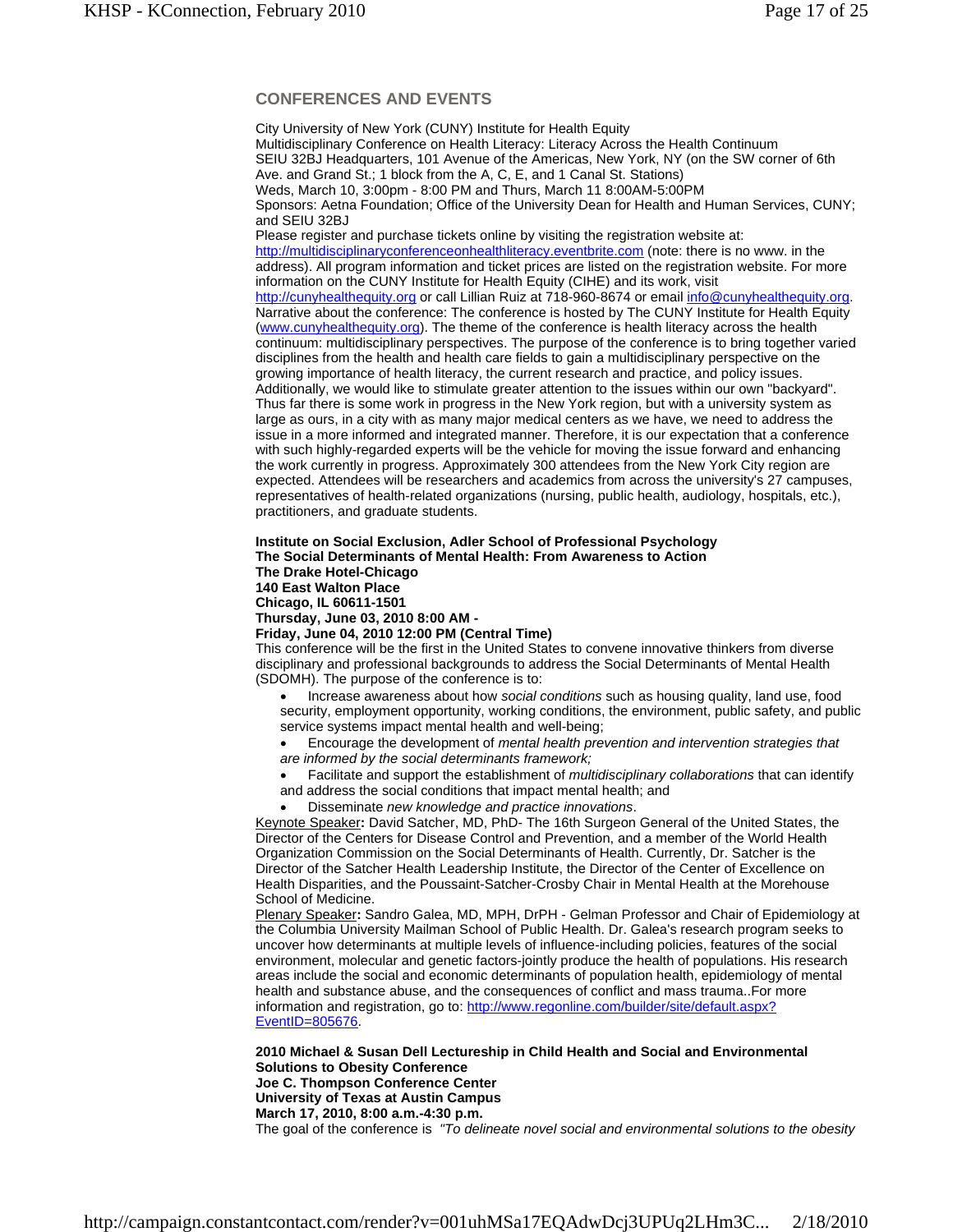*epidemic and develop research partnerships to examine the efficacy of these solutions."* For more information and to register for the conference, please visit: www.childhealthlectureship.org. Attendance is free, but registration is required. Keynote Speaker and 2010 Lectureship Award Recipient: Dr. Kelly Brownell, PhD Director, Yale University Rudd Center for Food Policy and Obesity Other Speakers: Dr. Lew Kuller, MD, DrPH Distinguished University Professor of Public Health, University of Pittsburgh School of Public Health Dr. Kenneth Warner, PhD Dean, University of Michigan School of Public HealthTexas.

# **Michigan Institute for Clinical and Health Research Improving Children's Health Through Community-Engaged Research Workshop Ann Arbor, MI**

#### **April 22-23**

CCPH is delighted to be co-sponsoring this workshop. CCPH board members Renee Bayer, Ella Greene-Moton and Dick Redman and CCPH executive director Sarena Seifer will be co-facilitating a session on developing and sustaining equitable partnerships, and there will be a meeting of CCPH members (and prospective members!) over lunch. Please see more details below. We hope you can join us! Michigan Institute for Clinical and Health Research (MICHR) is offering an interactive workshop aimed at developing community engagement skills for researchers, increasing the knowledge and commitment to conduct rigorous cross-disciplinary research in order to improve health outcomes, and to identify effective strategies for project development, implementation, and dissemination in community engaged research. The event will begin the evening of April 22 with a Welcome Reception:

5:30-7:30 p.m., Michigan Union, University of Michigan, 911 N. University, Ann Arbor, Michigan. The Workshop itself will take place April 23 from 8:00 a.m.-5:00 p.m., Holiday Inn Ann Arbor, 3600 Plymouth Road, Ann Arbor, Michigan.

Speakers include:

Lawrence W. Green, DRPH, who is one of the developers of the PRECEDE-PROCEED Model, which has been used throughout the world to guide health program intervention design, implementation, and evaluation.

Michael Cabana, MD, MPH Chief, Division of General Pediatrics Director Research interests include asthma, pediatric health services research, quality care, primary prevention of asthma, practice variation, probiotics, physician prescribing patterns and physician practice patterns, with community health interest is high school mentoring.

Sarah Flicker, PhD, MPH, Assistant Professor in the Faculty of Environmental Studies at York University. Research interests include youth health, HIV, urban health, health promotion, ethics, the social determinants of health, and community-based participatory research.

University researchers seeking to enhance community engagement skills and community agency leaders looking to enhance research partnerships and/or begin new work to enhance specific community health issues through research will find the workshop especially valuable, and the general public is also welcome. The event is co-sponsored by the Association for Prevention Teaching and Research (APTR), City Connect Detroit, Community-Campus Partnerships for University researchers seeking to enhance community engagement skills and community agency leaders looking to enhance research partnerships and/or begin new work to enhance specific community health issues through research will find the workshop especially valuable, and the general public is also welcome. The event is co-sponsored by the Association for Prevention Teaching and Research (APTR), City Connect Detroit, Community-Campus Partnerships for Health, and Washtenaw County Public Health. To register, go to http://bit.ly/5B4PrM.

For additional information contact Nichole Washington at washingn@umich.edu, 734.998.6797.

**The Harvard University Program in Ethics and Health, 5th Annual International Bioethics Conference Priorities in Health: Can we make better decisions? The Inn at Longwood Medical 342 Longwood Avenue Boston, MA April, 22-23, 2010** REGISTER NOW **Conference Program: Day 1 - April 22, 2010 - Morning Session - 8:30 AM** Session 1: Decisions about Expensive Cancer Drugs: The U.S. Public and Private Speaker: Lowell Schnipper, MD

*Theodore W. and Evelyn G. Berenson Professor, Harvard Medical School Chief of Hematology/Oncology, Beth Israel Deaconess Medical Center, Boston*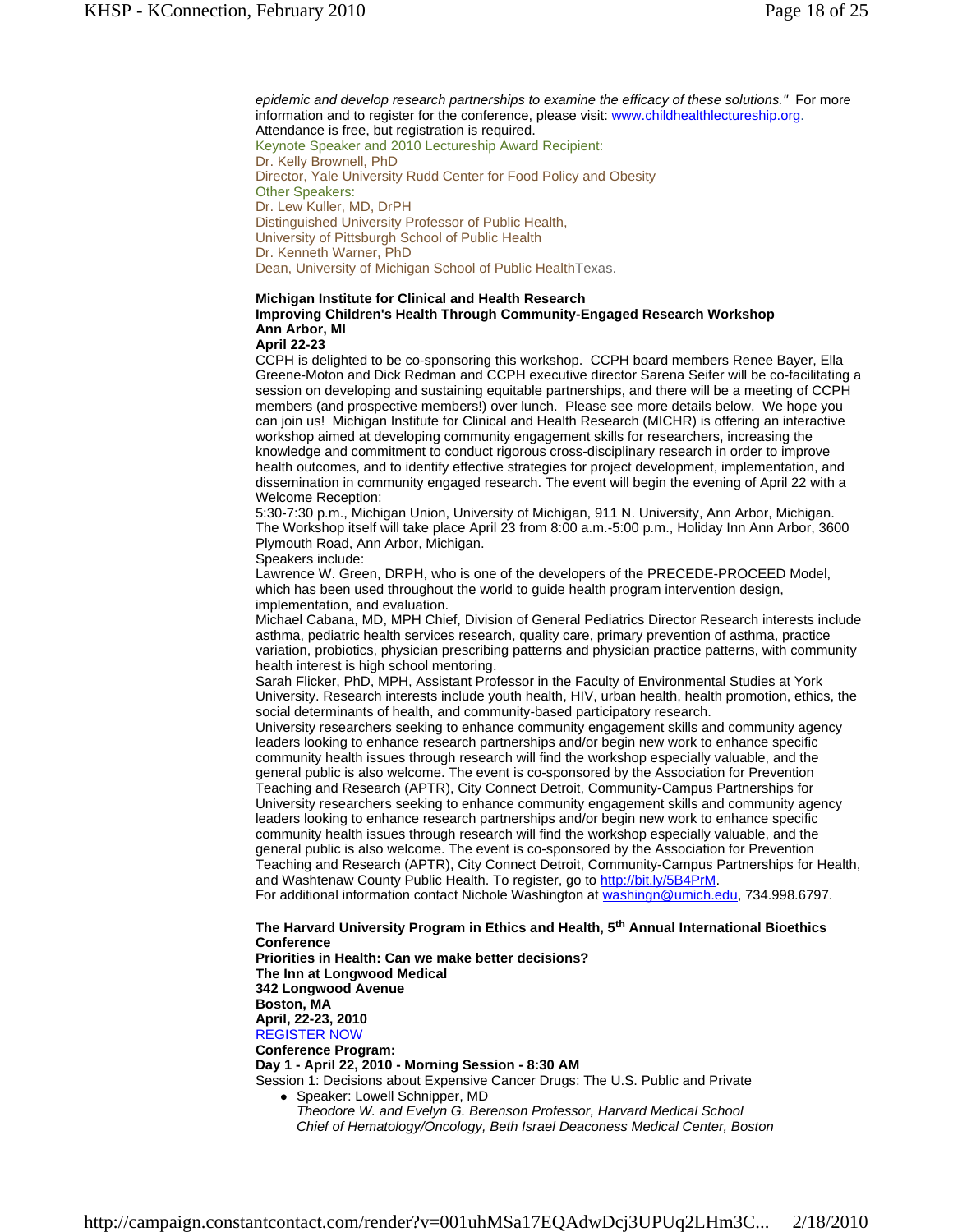- Speaker: Dr. Carolyn Langer, MD, JD, MPH
- *Medical Director, Medical Management and Policy, Harvard Pilgrim Healthcare*
	- Speaker: William J. Kassler, MD, MPH,

*Chief Medical Officer, New England Region, Centers for Medicare & Medicaid Services* Session 2: Decisions about Expensive Cancer Drugs: The UK, Germany

- Speaker: Erik Nord, PhD
- *Senior Researcher, Norwegian Institute of Public Health*
- Comment: Norman Daniels, PhD *Mary B. Saltonstall Professor, and Professor of Ethics and Population Health, Harvard School of Public Health*

Afternoon Session - 2:00 PM

Session 1: Deliberative Democratic Theory

- Speaker: Thomas Christiano, PhD
	- *Professor of Philosophy, University of Arizona*
- Comment: Dennis Thompson, PhD

*Alfred North Whitehead Professor of Political Philosophy, Government Department, Harvard University*

Session 2: Deliberative Polling

- Speaker: Michael Neblo, PhD
	- *Assistant Professor, Political Science, Ohio State University*
- Comment: Jane Mansbridge, PhD

*Adams Professor of Political Leadership and Democratic Values, Kennedy School of Government, Harvard University*

Day 2 - April 23, 2010 - Morning Session - 8:30 AM

Session 1: Making better decisions in the U.S.: Medicare and Private Insurance

Speaker: Muriel Gillick, MD

 *Clinical Professor, Population Medicine, Harvard Medical School* 

Speaker:Steven D. Pearson, MD, MSc, FRCP

*President, Institute for Clinical and Economic Review (ICER), Harvard Medical School, Senior Fellow at America's Health Insurance Plans, Washington, DC.*

Session 2: Panel Discussion: Can we improve decision making? Panelists:

• Muriel Gillick, MD

*Clinical Professor, Population Medicine, Harvard Medical School* 

- Steven D. Pearson, MD, MSc, FCPR
	- *President, Institute for Clinical and Economic Review (ICER), Harvard Medical School; Senior Fellow at America's Health Insurance Plans, Washington, DC*
- Jim Sabin, MD

*Clinical Professor of Ambulatory Care and Prevention and Psychiatry; Clinical Professor of Population Medicine, Harvard Medical School; Director, Ethics Program, Harvard Pilgrim Health Care*

Jerome L. Avorn, MD

*Professor of Medicine, Harvard Medical School; Chief of the Division of Pharmacoepidemiology and Pharmacoeconomics, Brigham and Women's Hospital, Boston.*

END - 12:30 PM

\*\* PLEASE NOTE - Immediately following this conference, the International Society on Priorities in Healthcare will hold its conference in Boston as well (April 23-25, 2010). The conference title is "Priorities 2010 - Priority Setting in Difficult Economic Times." We encourage you to visit their website for conference details.

**The Manitoba Centre for Health Policy 20th Anniversary Conference Fort Garry Hotel Winnipeg, Manitoba Canada March 8 & 9, 2010 Registration Deadline: February 28, 2010** Register online at: http://umanitoba.ca/faculties/medicine/units/mchp/2010-registration.html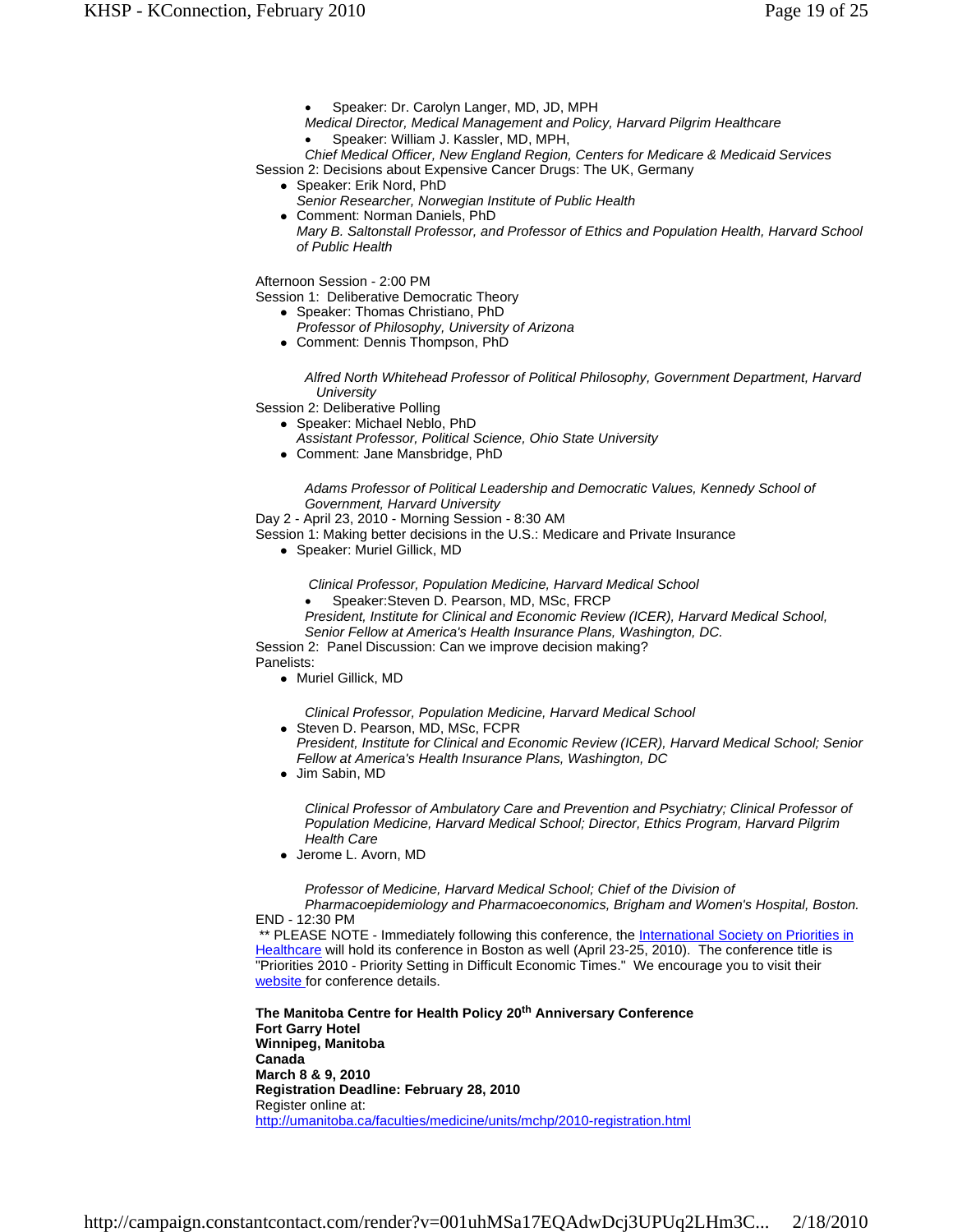The heart of the Manitoba Centre for Health Policy 20<sup>th</sup> Anniversary Conference lies in creating new knowledge that informs health and social policy, therefore this conference will explore the connection between research, policy and practice, clinical care and public health. To do so we built the conference around four plenary sessions which revolve around topics in Research, Knowledge Translation, and Data Linkage. Concurrent breakout sessions following three of the plenary sessions will allow participants to explore these topics in a more intimate setting. The full program is outlined on the conference webpage:

http://umanitoba.ca/faculties/medicine/units/mchp/20th\_Anniversary\_Conference.html Keynote Speakers and Topics:

Dr. Clyde Hertzman Director, Human Early Learning Partnership (HELP), University of British Columbia

"The Role of Administrative Record Linkage in Creating Trajectories of Early Human Development" In Canada administrative record linkage began as a method to study cancer incidence and mortality in occupational cohorts. Thanks to the pioneering work of the Roos' its use expanded into health services and policy research. In recent years initiatives in BC and Manitoba have shown how child developmental trajectories can be created by administrative record linkage, and linkage of administrative records to de novo data sources such as the Early Development Indicator (EDI). In an era of investment in early childhood these approaches can and should be used to create the world's best system of child development reporting for Canada.

 Mr. Steven Lewis President, Access Consulting Ltd, Saskatoon Saskatchewan, Adjunct Professor, University of Calgary & Simon Fraser University

"How Health Services Research Has Made a Difference"

This presentation will focus on how health services research has made a difference. It will briefly review the history of HSR in Canada and identify sentinel studies that have influenced policy and practice, and how they did so. It will conclude with an overview of opportunities on the horizon that if realized will usher in a bright new era for HSR, and enhance both its capacity and impact. Dr. Patricia Martens Director, Manitoba Centre for Health Policy, Associate Professor, Dept. of Community Health Sciences, Faculty of Medicine, University of Manitoba

"Going for Knowledge Translation Gold: Research with its Feet on the Ground... Walking and Talking"

What lessons have we learned at MCHP about knowledge translation over the past 20 years, and what is our vision for the future? How did we weave straw into gold, how have we panned for gold, how do we 'translate' and market those golden nuggets, and how do we look for the pot of gold in the future? There's gold in them thar hills.

Dr. Fiona Stanley Director, Telethon Institute for Child Health Research, Western Australia "The Development Pathways Project: Can Joined-Up Data Lead to Joined-Up Thinking?" Our Institute has pioneered the linking up of data across a range of child health and wellbeing agencies. This has been done in collaboration with the policy makers within the agencies developing novel ways to ensure the data are used for developing and guiding their work. The second aim of this project has been to demonstrate the cross jurisdictional nature of developmental pathways and hence the need for services to join up. This is a model for a national statistical service.

#### **University of California, San Francisco, Center for AIDS Prevention Studies (CAPS) CAPS HIV Prevention Conference UCSF Mission Bay Conference Center**

**San Francisco, CA**

**April 23, 2010**

Come to the CAPS HIV Prevention Conference Friday, April 23, 2010 at the UCSF Mission Bay Conference Center in San Francisco. Spend a day meeting CAPS scientists, networking with colleagues and learning about the latest CAPS research. FREE registration: http://capsconference.ucsf.edu

Workshopswith CAPS researchers and community collaborators on:

- Science of running and adapting prevention interventions
- Prevention update on gay men in countries around the world
- Linking prevention and care services
- Research on addressing disparities in impacted populations

Networking with agencies, health departments, funders and researchers Free breakfast and lunch Keynote Speakers

- Greg Millett, MPH, Senior Policy Advisor, White House Office of National AIDS Policy
- Ambassador Eric Goosby,United States Global AIDS Coordinator, US Department of State Space is limited. You must pre-register.There will be no on-site registration. Register today at http://capsconference.ucsf.edu</u>. For more details, please see the **CAPS** website.

**back to top**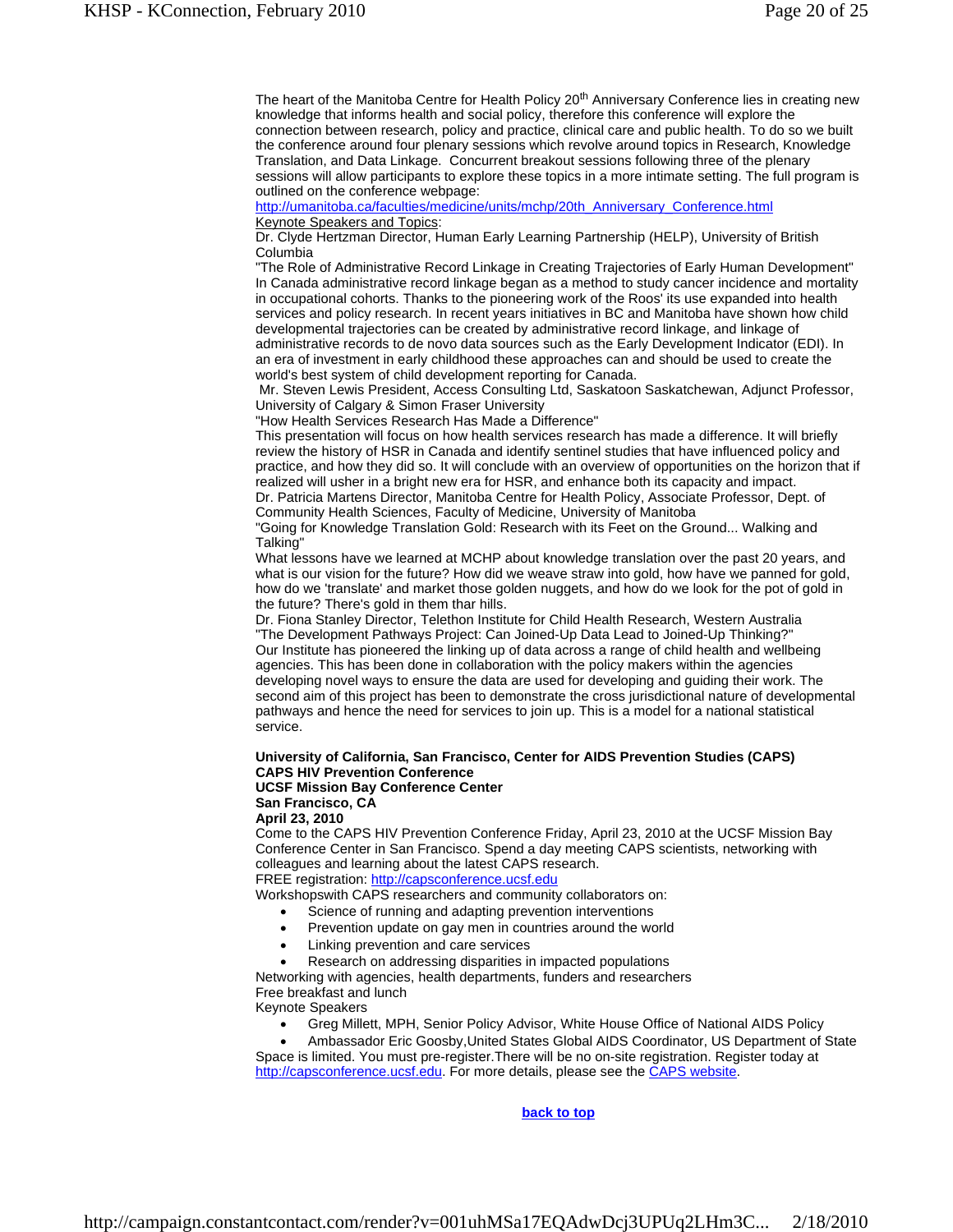# **RESOURCES**

# **Publications**

# **Agency for Healthcare Research and Quality (AHRQ)**

## **AHRQ Activities Using Community-Based Participatory Research to Address Health Care Disparities**

#### http://www.ahrq.gov/research/cbprbrief.htm

The Agency for Healthcare Research and Quality (AHRQ) has released a new program brief on AHRQ Activities Using Community-Based Participatory Research to Address Health Care Disparities. Community-Campus Partnerships for Health (www.ccph.info) is highlighted along with the Community-Based Public Health Caucus of the American Public Health Association (http://www.sph.umich.edu/cbphcaucus/) as resources for supporting CBPR. Included in the list of AHRQ grants involving CBPR is the Communities as Partners in Cancer Clinical Trials project, jointly led by CCPH and the Education Network to Advance Cancer Clinical Trials (www.communitiesaspartners.org). Not surprisingly, many of the projects listed involve CCPH members in leadership roles.

#### **American Public Health Association**

#### **Combining Explicit and Implicit Measure of Racial Discrimination in Health Research** http://www.rwjf.org/files/research/4263.pdf

**American Public Health Association** published Combining Explicit and Implicit Measure of Racial Discrimination in Health Research. The aim of this study was to improve measurement of discrimination for health research. The results of this study suggest that research on racism and health would be improved by investigating how awareness of having experienced discrimination influences mental health.

#### **Center for American Progress**

Equal Health Care for All: Opportunities to Address Health Care Disparities in Health Care Reform http://www.americanprogress.org/issues/2009/12/pdf/racialhealthdisparities.pdf

Center for American Progress published Equal Health Care for All: Opportunities to Address Health Care Disparities in Health Care Reform, which looks at disparities in health care access and quality based on factors such as race and ethnicity, and analyzes the initiatives in the current federal health reform proposals that will address these factors and help eliminate such disparities.

# **Economic Arguments for addressing the social determinants of health inequalities Working Document No.4 - 2009**

**DETERMINE - EU Consortium for Action on the Socioeconomic Determinants of Health (SDH).** 

Available online PDF [31p.] at: http://tinyurl.com/ylsfwem

............an overview of how the framework for identifying and exploring economic arguments for addressing social determinants of health inequalities was developed. It also describes how the data was collected and provides general comments on responses received. This chapter presents the findings of a literature review conducted in June 2008 together with further research in April 2009. The review was undertaken to help inform and shape further data collection by establishing the main economic arguments for addressing social determinants of health inequalities. Health can be considered in economic terms as both a capital and a consumption good. In the case of health as a capital good, people in good health attract a higher value than those in poor health due to their greater ability to be economically productive. Health as a consumption good is concerned with the contribution that good health makes to an individual's wellbeing, happiness or satisfaction. Targeted investment to address health inequalities by action on social determinants of health is more cost effective than paying later for the consequences of these inequalities. It follows then that addressing health inequalities is not only a matter of social justice but also contributes to economic growth. The aim of this task was to better understand if and how economic arguments are being used to address social determinants of health inequalities within selected member states and by the institutions of the European Union. It is intended to use findings from this task to achieve more widespread adoption of effective and proven approaches to tackling health inequalities. The objectives of the task were:

· To explore opportunities and challenges to using economic arguments to address social determinants of health inequalities.

· To identifyexamples of relevant economic evaluations that consider outcomes in terms of health and health inequalities. *Contents*

- Summary
- Introduction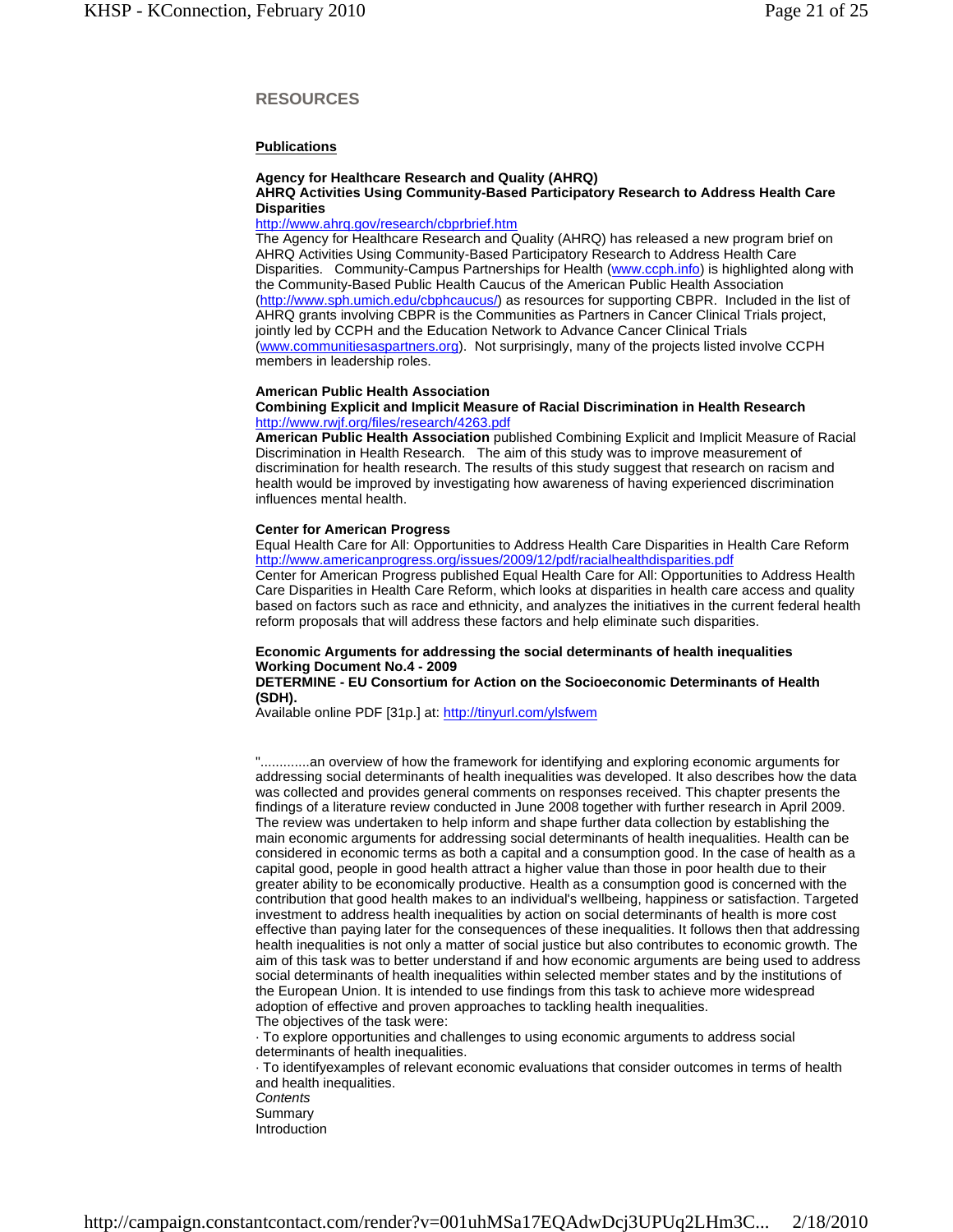1. Instrument design and data collection

- 2. Making the case: Establishing economic arguments
- 3. Opportunities and challenges to using economic arguments
- 4. Examples of economic evaluations that consider health outcomes
- 5. Conclusion and recommendations

References

Appendix 1: Glossary of frequently used terms Appendix 2: Task timeline & questionnaire

*Journal of Hunger & Environmental Nutrition,* **Volume 4, Issue 3 & 4 July 2009 , pages 219 - 224**

**Food Systems and Public Health: Linkages to Achieve Healthier Diets and Healthier Communities**  Mary Story, Michael W. Hamm, David Wallinga Article Requests: Order Reprints: Request Permissions

View Article: View Article (PDF) View Article (HTML)

Abstract: The Airlie Conference on "Food Systems and Public Health: Linkages to Achieve Healthier Diets and Healthier Communities" was convened to discuss how we as a nation can shift toward promoting healthy, sustainably produced foods that are aligned with national dietary and health priorities; the most strategic changes in policy, governance and practices that can help this shift occur; and identify knowledge gaps and policy-relevant research needs. This special theme issue presents papers emanating from the conference, and policy-relevant research and action recommendations from the small group breakout sessions.

#### **Kaiser Family Foundation**

#### **Immigrants' Health Coverage and Health Reform: Key Questions and Answers** http://kff.org/healthreform/upload/7982.pdf

Kaiser Family Foundation recently released Immigrants' Health Coverage and Health Reform: Key Questions and Answers, which provides an overview of key questions related to immigrants' health coverage and health reform. The issue brief addresses subjects such as how immigrants receive health coverage, how many of the uninsured are non-citizen immigrants and what would happen to coverage for non-citizen immigrants under current health reform proposals.

#### **Kaiser Family Foundation**

#### **Racial/Ethnic Disparities in Access to Care among Children: How Does Medicaid Do in Closing the Gaps?** http://kff.org/minorityhealth/upload/8031.pdf

Kaiser Family Foundation released a new report, Racial/Ethnic Disparities in Access to Care among Children: How Does Medicaid Do in Closing the Gaps?, which examines how disparities among children in Medicaid compare with those among privately insured and uninsured children. The findings reveal that disparities in Medicaid were similar to those in the private insurance market, and although the majority of children fare well in terms of access, problems still persist for children trying to get access to the health care they need.

#### **National Poverty Center Policy Briefs**

http://npc.umich.edu/publications/policy\_briefs/

Our Policy Briefs are designed to summarize key academic research findings, highlighting important implications for policy.

#### **Public Health Agency of Canada**

**Racism as a Determinant of Immigrant Health** http://canada.metropolis.net/pdfs/racism\_policy\_brief\_e.pdf

#### **Research in the Sociology of Health Care, Volume 27 Social Sources of Disparities in Health and Health Care**

Volume 27 of Research in the Sociology of Health Care focuses on Social Sources of Disparities in Health and Health Care. The first section, Disparities in Health and Health Care: Basic Perspectives, reviews basic material on the topic. The second section on Racial and Ethnic Factors in Disparities in Health and Health Care Utilization includes five articles, three focused on racial and ethnic factors in disparities and two on those factors and other social factors such as SES. The next section focuses on Income, SES, and Cultural Capital in Disparities in Health and Health Care Delivery and includes an article that focuses on the role of education, one on the impact of childhood poverty on later life health and one on the role of cultural capital in health outcomes. The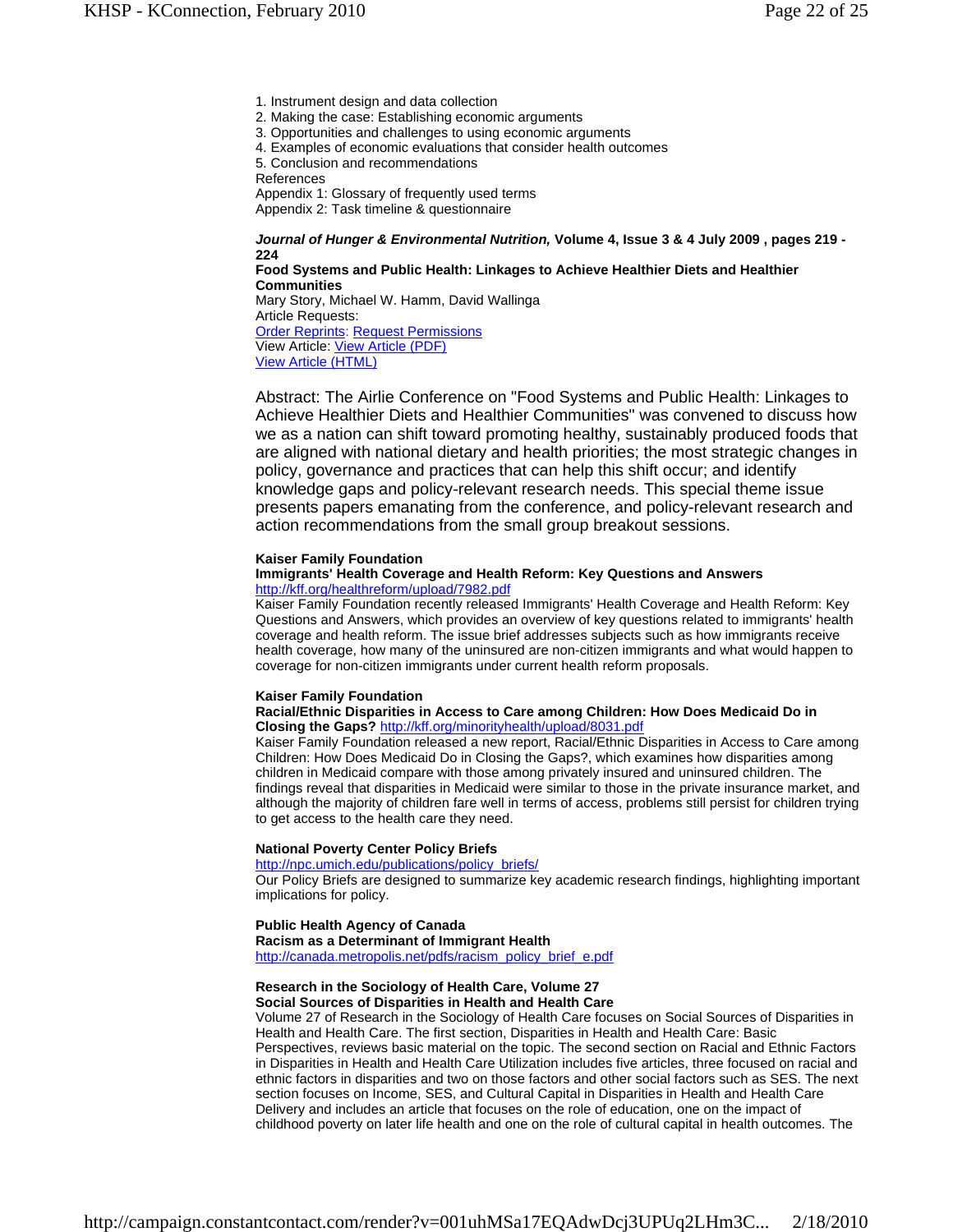fourth section includes two papers on Providers, Facilities and Health Disparities. The last section, Part 5, deals with Locally Oriented Studies in Health Disparities and includes three papers looking at community approaches for eliminating health disparities, the effects of household assets upon rural residents' self-reported physical and emotional well-being and disparities in health care among Vietnamese Americans in New Orleans and the impacts of Hurricane Katrina. For more information, visit http://books.emeraldinsight.com/display.asp?K=9781848558342.

# **Websites**

#### **Society for Medical Anthropology's Critical Anthropology of Global Health Blog "ACCESS DENIED: A Conversation on Unauthorized Immigration and Health** http://accessdeniedblog.wordpress.com

This blog, created by a group of medical anthropologists with training and interest in public health, is an initiative of the Society for Medical Anthropology's (SMA) Critical Anthropology of Global Health group (CAGH). In this forum, we hope to build a broad community of conversation that includes medical anthropologists, public health scholars and professionals, scholars in other fields, journalists, policymakers, migrant advocates, and others who bring a critical, engaged perspective to the question of unauthorized migrants' and immigrants health care needs, rights, and experiences of exclusion. Read our recent posts and news round-ups, comment on existing posts, link to it, add it to your Blogroll -- and be in touch with us at contactaccessdenied@gmail.com if you'd like to become a regular contributor. The most recent item is a News Round-Up (http://accessdeniedblog.wordpress.com/2010/01/10/news-round-up-11010/) that examines recent coverage of the 107 deaths in U.S. immigration prisons since in 2003, many the result of physical abuse and/or medical neglect.

#### **Others**

#### **Kaiser Family Foundation Webcast**

**Today's Topics in Health Disparities: What Might Health Reform Mean for Women of Color?** http://www.familiesusa.org/issues/minority-health/newsletter/minority-health-connection-25.html#ANNOUNCEMENTS

Kaiser Family Foundation has a new webcast, Today's Topics in Health Disparities: What Might Health Reform Mean for Women of Color?, which examines aspects of the current Senate and House health reform bills that affect women of color. Women of color face additional health and access challenges: They have higher rates of many diseases, less access to the health care system, and fewer resources to pay for care.

#### **Detroit Community-Academic Urban Research Center and the Michigan Public Health Training Center**

**"Community-Based Participatory Research: A Partnership Approach for Public Health" CD-ROM**

The Detroit Community-Academic Urban Research Center (URC) and the Michigan Public Health Training Center are pleased to announce the availability of a new, instructional CD-ROM entitled "Community-Based Participatory Research: A Partnership Approach for Public Health"\*. The CD-ROM is free, and is also available as a downloadable file. Please read on for more information about this new tool and how to register for it. This CD-ROM and downloadable file are intended as an introduction to CBPR for people who are in the early stages of using or considering using CBPR. It is designed for academic researchers from multiple fields, including public health, education, nursing, medicine, social work, urban planning, and for health and human service practitioners, and members of community-based organizations. The training is divided into five sequential parts:

- Rationale, definition, and core principles;

- Strategies for forming, maintaining, sustaining, and evaluating CBPR partnerships;

- Qualitative and quantitative data collection methods and interpretation;

- Dissemination and translation of research findings; and

- Benefits, challenges, and recommendations for using CBPR for research and social change. Insights from the literature and the experiences of the Detroit Community-Academic Urban Research Center and its affiliated projects are provided throughout. Users have the opportunity to engage

individually or as a partnership group in interactive case study activities. To receive a free copy (if sent within the United States and U.S. Territories) of the CD-ROM or to access the downloadable version,

please register at: www.cbpr-training.org. Information about availability of continuing education credits can also be found on the website. You may also register by phone by calling the Michigan Public

Health Training Center at 734.615.9439 (Course code: CBPRR0909).

\* This project was made possible through funding from: Health Resources and Services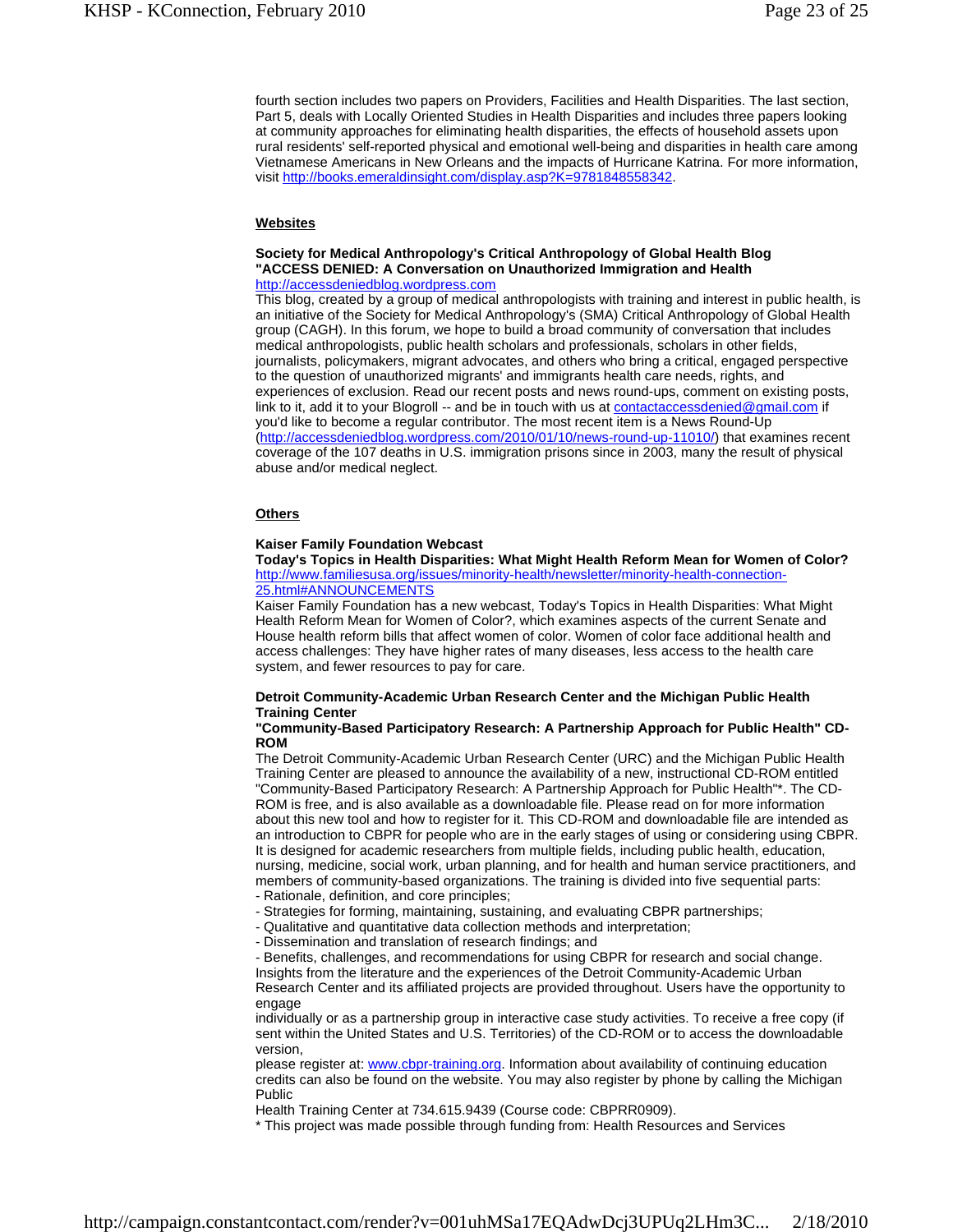Administration; Community-Based Public Health, Office of Public Health Practice at the University of Michigan School of Public Health; The Robert Wood Johnson Foundation Clinical Scholars Programs at the University of Michigan and Yale University Medical Schools and the Detroit Community-Academic Urban Research Center. The Detroit Community-Academic Urban Research Center also contributed to the free online skill-building curriculum, "Developing and Sustaining CBPR Partnerships," available at www.cbprcurriculum.info. To view the CD-ROM brochure visit, http://www.kellogghealthscholars.org/news/kconnection/Volume8-2010/February--CDROM-Brochure.pdf.

# **NEW FOUNDATION WILL BRING AMERICANS TOGETHER TO TARGET CHILDHOOD OBESITY**

#### *First Lady Michelle Obama Will Serve as Honorary Chair of the Partnership for a Healthier America*

**Washington, D.C. -** Today, a new foundation was launched to address the serious epidemic of childhood obesity. The *Partnership for a Healthier America* will bring together the public and private sectors, other organizations, business and thought leaders, the media, and states and local communities to make meaningful and measurable commitments to fighting childhood obesity. The nonpartisan organization was created by a number of leading foundations and nonprofits, including The California Endowment, Kaiser Permanente, Nemours, the Robert Wood Johnson Foundation, the W.K. Kellogg Foundation, and the Alliance for a Healthier Generation. The effort aims to support the national goal to solve the childhood obesity challenge within a generation that has been set by First Lady Michelle Obama, who will also serve as Honorary Chair of the new organization*.* During the unveiling of her nationwide Let's Move campaign at an event in Washington today, the First Lady commended the leadership of these organizations in providing the critical analysis and nonpartisan forum necessary to ensure the country meets its target. To underscore the organization's nonpartisan nature, a prominent Democrat and Republican will also be named Honorary Vice Chairs. The Partnership for a Healthier America was incorporated by Larry Kocot, who is also serving as the organization's interim leader.

"Since 1980, the number of obese children in our nation has tripled, and obesity now rivals smoking as the largest cause of preventable death and disease. This new foundation creates an important public‐private alliance that will increase national attention and commitments to the goal of ending the epidemic of childhood obesity within a generation." said Kocot. "We are very pleased that the First Lady has agreed to serve as Honorary Chair of the Partnership for a Healthier America, and we look forward to announcing honorary vice chairs and an independent, nonpartisan board of directors in the very near future." The partnership will develop a strong network of members across the business, government,

academic, and nonprofit sectors who will commit to accelerating efforts to address childhood obesity and facilitating commitments towards the First Lady's national target of solving childhood obesity within a generation. In addition to convening and encouraging commitments from the public, private and nonprofit sectors, the organization will objectively track and report performance of members to hold them accountable. It will not conduct programmatic activities, engage in grassroots organizing or lobbying, or compete with existing foundations. Core activities of the Partnership for a Healthier America will include:

· Developing a strong membership network of leaders across sectors with commitment to scaling meaningful and measurable solutions;

· Convening members annually to affirm, align, and announce commitments;

· Promoting broad understanding among all sectors about the role healthy food, physical activity,

and the environment play in reversing the childhood obesity epidemic;

· Facilitating and measuring the impact of members' commitments against clear and transparent targets; and

· Connecting potential partners in the private and nonprofit sectors to each other and to the correct points of contact in government to ensure efficient leveraging of actions, and sharing of knowledge and lessons learned at the community, state, and national levels.

#### **The First Lady's Childhood Obesity Initiative**

The First Lady's nationwide initiative seeks to solve the challenge of childhood obesity, so that America's youngest children reach adulthood at a healthy weight. Her plan offers four pillars:

- · Offering parents the tools and information they need to make healthy choices for their kids;
- · Getting healthier food into our nation's schools;

· Ensuring that all our families have access to healthy, affordable food in their communities; and · Increasing opportunities for kids to be physically active, both in and out of school.

The partnership will support these pillars through a campaign to unite and inspire families from every corner of the United States to take real and sustained actions to eat better, be more active, and make a commitment to embracing healthier lifestyles.

#### **About the Partnership for a Healthier America**

The Partnership for a Healthier America is an independent, nonpartisan organization that will mobilize broad‐based support for efforts to solve the child obesity challenge. The partnership